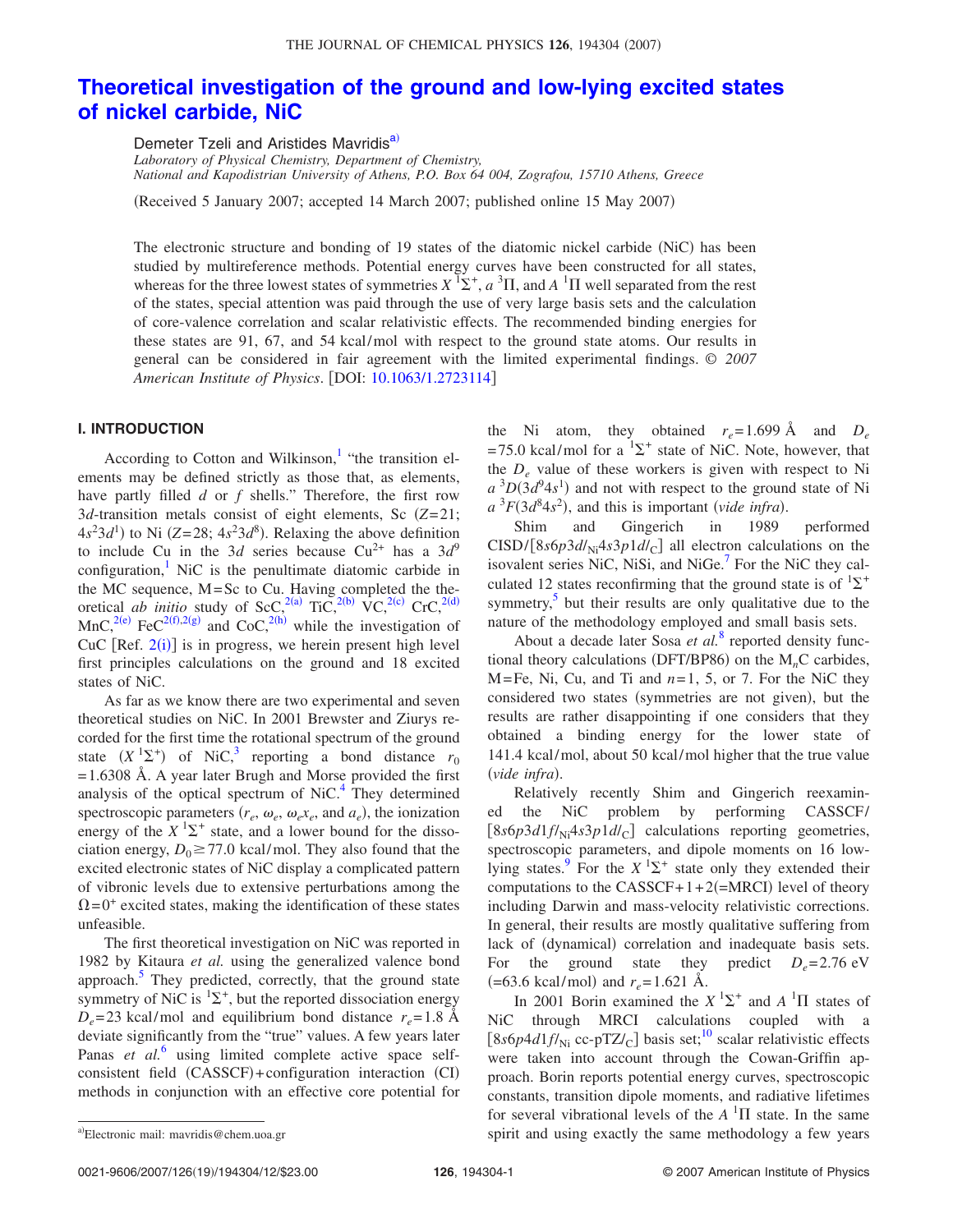later, Borin and de Macedo $11$  investigated six more states  $a^{3}\Pi$ ,  $B^{1}\Phi$ ,  $b^{3}\Phi$ ,  $c^{3}\Sigma^{+}$ ,  $C^{1}\Delta$ , and  $d^{3}\Delta$ . Pertinent results from Refs. [10](#page-11-13) and [11](#page-11-14) will be contrasted with our own as we go along.

From the above short exposition of the experimental and theoretical results on NiC, it is clear that there is enough room for a more systematic and quantitative theoretical investigation of the electronic structure and bonding of this interesting system. Specifically, we present high level multireference variational calculations on a total of 19 states of NiC, covering an energy range of 3.3 eV. All calculated states correlate adiabatically to the ground state atoms  $\text{Ni}(a^3F) + \text{C}(3P)$  which give rise to a manifold of 36 <sup>2S+1</sup>| $\Lambda$ | states.

Following the philosophy of our previous work on the  $3d$ -diatomic metallocarbides,<sup>2</sup> for all states examined we report complete potential energy curves (PEC), binding energies, spectroscopic parameters, and dipole moments; the description of bonding is also one of the goals of the present work.

In Sec. II we define the technical approach followed, in Sec. III we discuss our results, and in Sec. IV we recapitulate our findings.

#### **II. BASIS SETS AND METHODS**

For the Ni atom the averaged natural orbital (ANO) basis set  $(20s15p10d6f4g)$  of Bauschlicher, Jr.<sup>12</sup> and the correlation consistent basis set cc-pV5Z=28*s*20*p*12*d*4*f*3*g*2*h*1*i* of Balabanov and Peterson $13$  were used. These were combined with the correlation consistent basis sets of Dunning, Jr. for the C atom, namely,  $cc$ -pVQZ= $(12s6p3d2f1g)$ and cc-pV5Z=14*s*8*p*4*d*3*f*2*g*1*h*-, generally contracted to  $[7s6p4d3f2g/_{\text{Ni}} 5s4p3d2f1g/c] = 4Z$  and  $[9s8p6d4f3g2h1i/_{\text{Ni}}$  6*s*5*p*4*d*3*f*2*g*1*h*/<sub>C</sub>]=5Z, comprising 139 and 244 spherical Gaussian one electron functions, respectively.

Apart from a full-CI approach, obviously unrealistic for NiC, the only *ab initio* method capable of coping with an inherently multireference system such as NiC and for any internuclear distance, is a multiconfiguration self-consistent field (MCSCF) one followed by CISD out of the MCSCF space. The CASSCF variant of MCSCF is employed here as a reference wave function, while "hard" (dynamical) correlation was extracted by single and double excitations out of the CASSCF wave functions (MRCI). The CASSCF wave function was constructed by allotting the 14 "valence" electrons to ten valence orbitals (one  $4s + f$ ive  $3d$  on Ni, and one  $2s$ +three  $2p$  on C). The zeroth order (CAS) space(s) range from 572( ${}^{5}$ II) to 1740( ${}^{3}$ II) configuration functions (CF), with MRCI valence spaces ranging from  $58 \times 10^{6}$ ( $^{1}\Delta$ ) to  $387 \times 10^{6}$ (<sup>3</sup>II) CFs. By applying the internal contraction approximation (icMRCI), $15$  the size of the CI spaces is reduced by more than an order of magnitude, thus making the computations tractable. To account for the semicore  $(3s<sup>2</sup>3p<sup>6</sup>)$  correlation effects, icMRCI calculations were performed by including the  $3s^23p^6$  Ni electrons in the CI procedure. For these calculations the usual ANO basis set of Bauschlicher, Jr. (without specially tuned core functions) was used, $12$  as

well as the weighted-core cc-pwCV5Z basis set for Ni by Balabanov and Peterson<sup>13</sup> combined with the cc-pV5Z for  $C_1^{14}$  $C_1^{14}$  $C_1^{14}$  contracted to  $\left[11s10p8d5f4g3h2i/_{\text{Ni}}6s5p4d3f2g1h/_{\text{C}}\right]$ =C5Z. We will refer to these calculations as C-MRCI/4Z or C-MRCI/C5Z depending on the basis set used. The extensive Balabanov-Peterson basis set was only employed for the three lower states  $X$ <sup>1</sup> $\Sigma$ <sup>+</sup>,  $a$ <sup>3</sup> $\Pi$ , and  $A$ <sup>1</sup> $\Pi$  around equilibrium.

The effects of relativity for the three lower states, i.e.,  $X^1\Sigma^+$ , *a*  ${}^3\Pi$ , and *A*  ${}^1\Pi$ , were examined through the second order Douglas-Kroll-Hess (DKH2) approximation<sup>16[,17](#page-11-20)</sup> for both MRCI and C-MRCI quality wave functions. For this kind of calculations the appropriately contracted Balabanov-Peterson<sup>13</sup> basis sets cc-pV5Z-DK and cc-pwCV5Z-DK were used for Ni coupled with the cc-pV5Z-DK for C, namely,  $[9s8p6d4f3g2h11N_{\rm Ni}]$  $6s5p4d3f2g1h/c$  and  $\left[11s10p8d5f4g3h2i/c\right]$  $6s5p4d3f2g1h/c$ , respectively. We will refer to these basis sets as 5Z-DK and C5Z-DK, respectively.

All calculations were done under  $C_{2v}$  symmetry constraints; however, the CASSCF wave functions possess correct angular momentum symmetry, i.e.,  $|\Lambda| = O(\Sigma^{\pm})$ , 1(II),  $2(\Delta)$ , and  $3(\Phi)$ . This means that  $\Pi$  and  $\Phi$  states are linear combinations of  $B_1$  and  $B_2$  symmetries,  $\Delta$  combinations of *A*<sub>1</sub> and *A*<sub>2</sub> symmetries, whereas  $\Sigma^+$  and  $\Sigma^-$  correspond to *A*<sub>1</sub> and *A*<sup>2</sup> species, respectively. Of course, MRCI wave functions do not display in general pure spatial angular momentum symmetry, but  $A_1$  (or  $A_2$ ) and  $B_1$  (or  $B_2$ ). The CASSCF state average<sup>18</sup> (SA) approach was applied for certain excited states whenever strong interactions were observed within states of the same symmetry species.

For the  $a^3\Pi$  state the spin-orbit (SO) splittings were calculated using the previous uncontracted basis sets of Bauschlicher, Jr.<sup>12</sup> and Dunning, Jr.<sup>14</sup> (but with the *g* functions removed) at the MRCI/ $(20s15p10d6f/_{\text{Ni}} 12s6p3d2f/c)$ level of theory through the Breit-Pauli operator. Also, the basis set superposition error (BSSE) of the  $X$ <sup>1</sup> $\Sigma$ <sup>+</sup> was estimated through the counterpoise technique.<sup>19</sup>

Finally, due to the relatively large number of valence electrons (14), we encountered significant size nonextensivity effects: On the average about 13 m*E*<sup>h</sup> at the MRCI level which reduces to about 3  $mE<sub>h</sub>$  by including the Davidson correction $^{20}$  for unlinked clusters.

All calculations were performed by the MOLPRO 2002 suite of codes.<sup>21</sup>

#### **III. RESULTS AND DISCUSSION**

The ground state  $a^3F(4s^23d^8)$  and the first excited state  $a^{3}D(4s^{1}3d^{9})$  of the Ni atom are practically degenerate with  $\Delta E(a^{3}D_{M_{\tilde{J}}=3} \leftarrow a^{3}F_{M_{\tilde{J}}=4}) = 204.786 \text{ cm}^{-1}$   $(=0.0254 \text{ eV})^{22}$  $(=0.0254 \text{ eV})^{22}$  $(=0.0254 \text{ eV})^{22}$ The  $M_j$ -averaged energy splitting  $a^3D \leftarrow a^3F$  at the MRCI [MRCI+Davidson correction  $(+Q)$ ]/[7*s6p4d3f2g*]<sub>Ni</sub> level is  $-0.0204(-0.031)$  eV in good agreement with the experimental value of  $-0.0298$  eV.<sup>22</sup>

Table [I](#page-2-0) lists total energies  $(E)$ , equilibrium distances  $(r_e)$ , dissociation energies  $(D_e)$  with respect to ground state atoms, Mulliken charges on Ni  $(q_{Ni})$ , harmonic frequencies  $(\omega_e)$ , and energy gaps  $(T_e)$  at the CASSCF, icMRCI, and icMRCI+Q levels of theory of 19  $^{58}$ Ni<sup>12</sup>C molecular states.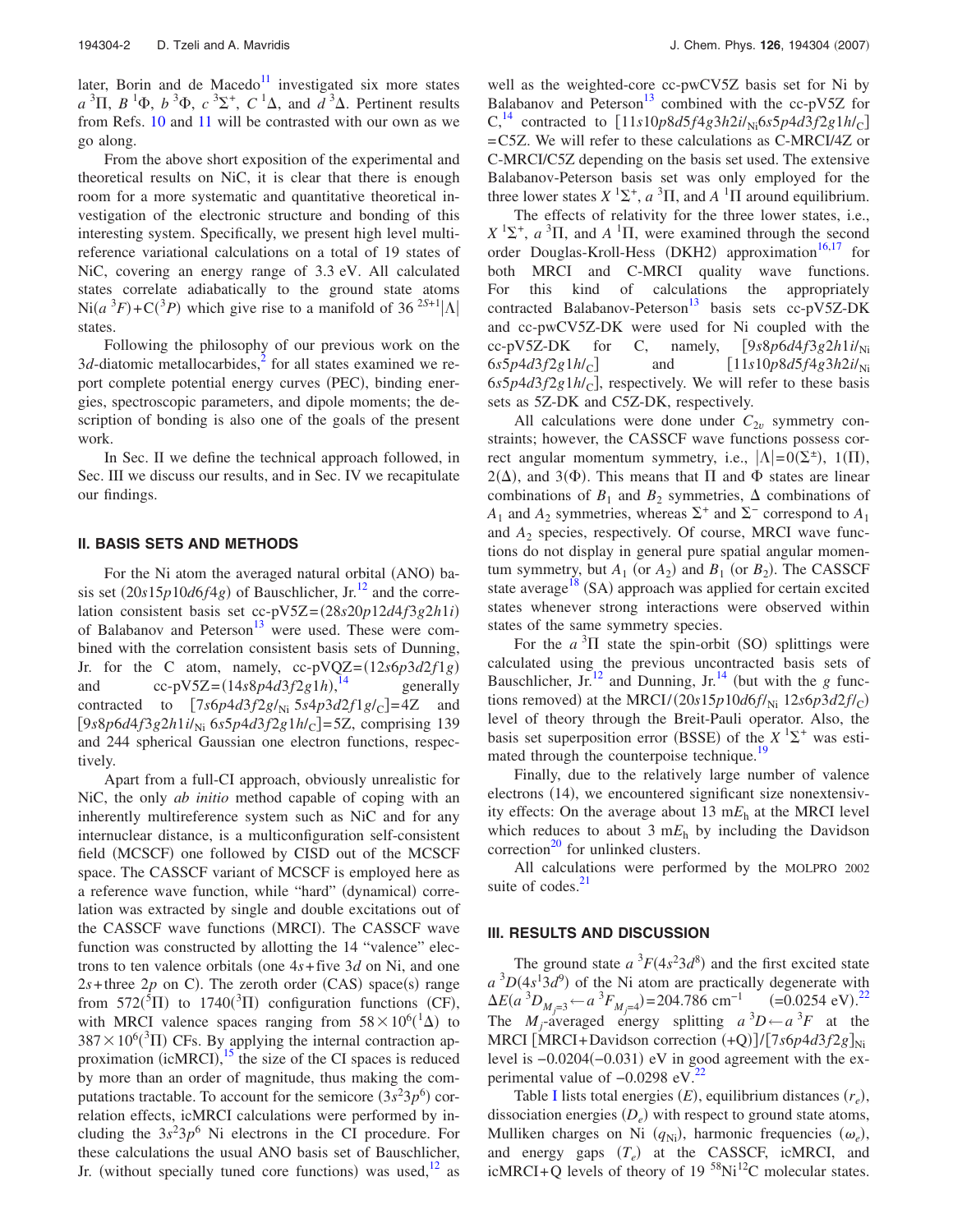<span id="page-2-0"></span>TABLE I. Absolute energies E (hartree), bond lengths  $r_e$  ( $\rm \AA$ ), binding energies  $D_e$  (kcal/mol), harmonic frequencies  $\omega_e$  (cm<sup>-1</sup>), total Mulliken charges on Ni  $q_{Ni}$ , dipole moments  $\mu$  (Debye), and energy differences  $T_e$ (kcal/mol) of 19<sup>58</sup>Ni<sup>12</sup>C (states in ascending MRCI/4Z energy order). Experimental and other theoretical results are also included.

| State                                  | Method <sup>a</sup>  | $-E$        | $r_e$    | $D_e$       | $\omega_e$ | $q_{\rm Ni}$ | $\langle\mu\rangle/\mu_\text{FF}^{\phantom{\dagger}}^{\phantom{\dagger}}$ | $T_{\it e}$ |
|----------------------------------------|----------------------|-------------|----------|-------------|------------|--------------|---------------------------------------------------------------------------|-------------|
| $X$ <sup>1</sup> $\Sigma$ <sup>+</sup> | CASSCF/4Z            | 1544.655 07 | 1.658    | 47.3        | 796.5      | 0.22         | 2.34/2.34                                                                 | 0.0         |
|                                        | CASSCF/5Z            | 1544.656 52 | 1.658    | 47.5        | 796.4      | 0.17         | 2.38/2.38                                                                 | 0.0         |
|                                        | MRCI/4Z              | 1545.10091  | 1.637    | 86.4        | 885.7      | 0.16         | 1.95/2.25                                                                 | 0.0         |
|                                        | $MRCI+Q/4Z$          | 1545.145 1  | 1.636    | 92.7        |            |              | /2.07                                                                     | 0.0         |
|                                        | MRCI/5Z              | 1545.12075  | 1.634    | 87.6        | 890.8      | 0.08         | 1.98/2.31                                                                 | 0.0         |
|                                        | $MRCI+Q/5Z$          | 1545.166 1  | 1.633    | 94.1        |            |              | /2.16                                                                     | 0.0         |
|                                        | RCCSD(T)/5Z          | 1545.183 16 | 1.634    | 99.5        | 851        |              | /1.55                                                                     | 0.0         |
|                                        | MRACPF/5Z            | 1545.16878  | 1.632    | 94.0        | 900        | 0.01         | 1.61/1.98                                                                 | 0.0         |
|                                        | MRCI+DKH2/5Z         | 1557.33785  | 1.619    | 86.9        | 908.9      | 0.07         | 1.90/2.22                                                                 | 0.0         |
|                                        | $MRCI + DKH2 + Q/5Z$ | 1557.3837   | 1.618    | 93.2        |            |              | /2.05                                                                     | 0.0         |
|                                        | $C-MRCI/4Zc$         | 1545.426 27 | 1.634    | 86.9        | 903.2      |              | 2.02/2.31                                                                 | 0.0         |
|                                        | $C-MRCI+Q/4Zc$       | 1545.5043   | 1.631    | 95.4        |            |              | /2.18                                                                     | 0.0         |
|                                        | $C-MRCI/C5Zc$        | 1545.538 40 | 1.636    | 84.9        | 901.8      |              | 2.09/2.40                                                                 | 0.0         |
|                                        | $C-MRCI+Q/C5Zc$      | 1545.6238   | 1.633    | 93.8        |            |              | /2.29                                                                     | 0.0         |
|                                        | $C-MRCI+DKH2/C5Zc$   | 1557.75633  | 1.621    | 84.0        | 916.1      |              | 2.00/2.30                                                                 | 0.0         |
|                                        | $C-MRCI+DKH2+Q/C5Zc$ | 1557.8423   | 1.619    | 92.7        |            |              | /2.20                                                                     | 0.0         |
|                                        | $C-MRACPF+DKH2/C5Zc$ | 1557.858 29 | 1.617    | 93.6        | 928        |              | 1.59/1.90                                                                 |             |
|                                        | $C-MRCId$            | 1557.4322   | 1.627    | 68.7        | 937        |              | 1.266                                                                     |             |
|                                        | Expt. <sup>e</sup>   |             | 1.6308   |             |            |              |                                                                           |             |
|                                        | Expt. <sup>f</sup>   |             | 1.627 29 | $\geq 78.2$ | 875.155    |              |                                                                           |             |
| $a^3\Pi$                               | CASSCF/4Z            | 1544.620 26 | 1.963    | 26.7        | 489.3      | 0.44         | 2.50/2.50                                                                 | 21.8        |
|                                        | CASSCF/5Z            | 1544.62178  | 1.963    | 26.7        | 490.1      | 0.52         | 2.49/2.49                                                                 | 21.8        |
|                                        | MRCI/4Z              | 1545.068 00 | 1.620    | 66.0        | 954        | 0.19         | 1.84/3.28                                                                 | 20.7        |
|                                        | $MRCI+Q/4Z$          | 1545.1139   | 1.615    | 73.1        |            |              | /3.50                                                                     | 19.6        |
|                                        | MRCI/5Z              | 1545.087 52 | 1.617    | 67.4        | 957        | 0.17         | 1.80/3.31                                                                 | 20.9        |
|                                        | $MRCI+Q/5Z$          | 1545.1344   | 1.613    | 74.7        |            |              | /3.54                                                                     | 19.9        |
|                                        | MRACPF/5Z            | 1545.139 10 | 1.607    | 75.9        | 977        | 0.09         | 1.47/3.39                                                                 | 18.6        |
|                                        | MRCI+DKH2/5Z         | 1557.298 96 | 1.607    | 63.1        | 971        | 0.17         | 1.85/3.10                                                                 | 24.4        |
|                                        | $MRCI + DKH2 + Q/5Z$ | 1557.3464   | 1.601    | 70.3        |            |              | /3.30                                                                     | 23.4        |
|                                        | $C-MRCI/4Zc$         | 1545.392 39 | 1.615    | 66.0        | 968        |              | 1.88/3.25                                                                 | 21.3        |
|                                        | $C-MRCI+Q/4Z^{c}$    | 1545.4714   | 1.609    | 74.9        |            |              | /3.49                                                                     | 20.6        |
|                                        | $C-MRCI/C5Zc$        | 1545.504 23 | 1.617    | 63.8        | 972        |              | 1.86/3.21                                                                 | 21.4        |
|                                        | $C-MRCI+Q/C5Zc$      | 1545.5904   | 1.610    | 73.0        |            |              | /3.57                                                                     | 20.9        |
|                                        | $C-MRCI+DKH2/C5Zc$   | 1557.716 50 | 1.606    | 59.4        | 981        |              | 1.92/3.07                                                                 | 25.0        |
|                                        | $C-MRCI+DKH2+Q/C5Zc$ | 1557.8033   | 1.598    | 68.4        |            |              | 13.28                                                                     | 24.5        |
|                                        | $C-MRACPF+DKH2/C5Zc$ | 1557.821 90 | 1.590    | 70.8        | 1018       |              | 1.36/3.21                                                                 | 22.9        |
|                                        | $C-MRCId$            | 1557.3960   | 1.620    | 46.4        | 937        |              |                                                                           | 22.6        |
| $A^1\Pi$                               | CASSCF/4Z            | 1544.623 90 | 1.952    | 29.0        | 515.2      | 0.44         | 2.52/2.52                                                                 | 19.6        |
|                                        | CASSCF/5Z            | 1544.625 42 | 1.952    | 29.0        | 516.2      | 0.52         | 2.51/2.51                                                                 | 19.5        |
|                                        | MRCI/4Z              | 1545.050 42 | 1.633    | 54.9        | 996        | 0.20         | 1.17/1.85                                                                 | 31.7        |
|                                        | $MRCI+Q/4Z$          | 1545.0935   | 1.624    | 60.1        |            |              | /2.03                                                                     | 32.4        |
|                                        | MRCI/5Z              | 1545.070 03 | 1.630    | 56.4        | 995        | 0.21         | 1.14/1.87                                                                 | 31.8        |
|                                        | $MRCI+Q/5Z$          | 1545.1142   | 1.621    | 62.0        |            |              | /2.06                                                                     | 32.6        |
|                                        | MRACPF/5Z            | 1545.116 66 | 1.617    | 61.8        | 1068       | 0.14         | 1.12/2.11                                                                 | 32.7        |
|                                        | MRCI+DKH2/5Z         | 1557.281 91 | 1.624    | 52.4        | 969        | 0.22         | 1.35/2.03                                                                 | 35.1        |
|                                        | $MRCI+DKH2+Q/5Z$     | 1557.3264   | 1.613    | 57.8        |            |              | /2.19                                                                     | 35.9        |
|                                        | $C-MRCI/4Zc$         | 1545.379 93 | 1.626    | 55.0        | 972        |              | 1.20/1.79                                                                 | 29.1        |
|                                        | $C-MRCI+Q/4Zc$       | 1545.4512   | 1.615    | 62.0        |            |              | /1.98                                                                     | 33.3        |
|                                        | $C-MRCI/C5Zc$        | 1545.48700  | 1.626    | 52.8        | 1016       |              | 1.19/1.78                                                                 | 32.3        |
|                                        | $C-MRCI+Q/C5Zc$      | 1545.5704   | 1.615    | 60.3        |            |              | /1.98                                                                     | 33.5        |
|                                        | $C-MRCI+DKH2/C5Zc$   | 1557.699 70 | 1.622    | 48.9        | 940        |              | 1.41/1.96                                                                 | 35.5        |
|                                        | $C-MRCI+DKH2+Q/C5Zc$ | 1557.7836   | 1.607    | 56.0        |            |              | /2.06                                                                     | 36.8        |
|                                        | $C-MRACPF+DKH2/C5Zc$ | 1557.798 34 | 1.602    | 56.0        | 1087       |              | 1.26/2.20                                                                 | 37.8        |
|                                        | $C-MRCId$            | 1557.3894   | 1.773    | 42.0        | 539        |              | 1.822                                                                     | 27.0        |
| $3^3\Pi$                               | CASSCF               | 1544.59382  | 1.774    | 11.0        | 633        | 0.31         | 2.13/2.43                                                                 | 38.4        |
|                                        | MRCI                 | 1545.039 49 | 1.721    | 48.5        | 1243       | 0.22         | 2.00/3.33                                                                 | 38.5        |
|                                        |                      |             |          |             |            |              |                                                                           |             |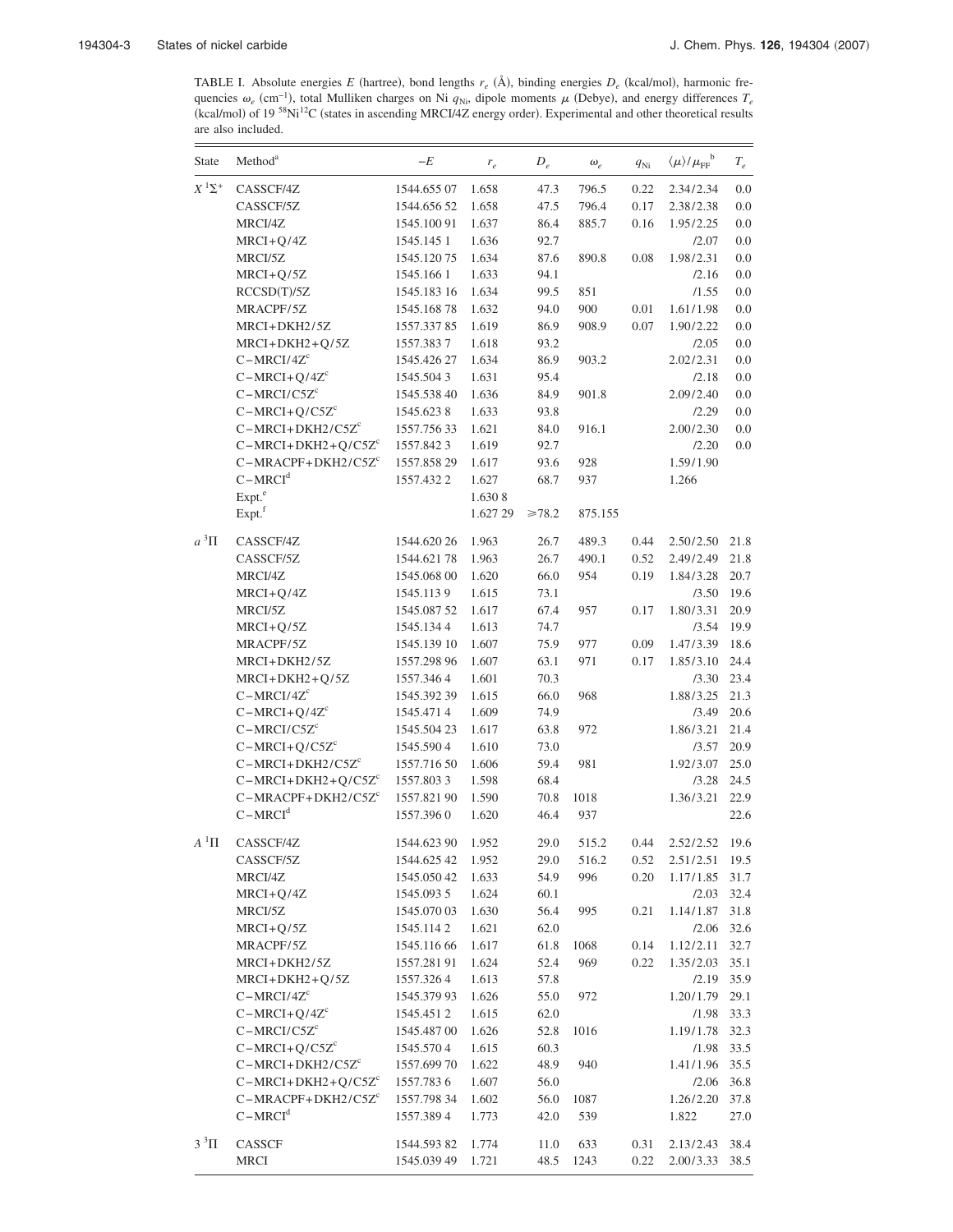TABLE I. (Continued.)

| <b>State</b>         | Method <sup>a</sup>             | -E          | $r_e$  | $D_e$  | $\omega_e$ | $q_{\rm Ni}$ | $\langle \mu \rangle / {\mu_{\rm FF}}^{\rm b}$ | $T_e$ |
|----------------------|---------------------------------|-------------|--------|--------|------------|--------------|------------------------------------------------|-------|
|                      | $MRCI+Q$                        | 1545.0849   | 1.719  | 55.1   |            |              | $/3.42$ 37.8                                   |       |
| $4^{3}\Sigma^{+}$    | CASSCF                          | 1544.623 47 | 1.963  | 27.5   | 527.2      | 0.43         | 2.20/2.20 19.8                                 |       |
|                      | <b>MRCI</b>                     | 1545.039 43 | 1.669  | 47.8   | 874        | 0.12         | 0.75/0.88 38.6                                 |       |
|                      | $MRCI+Q$                        | 1545.0794   | 1.662  | 51.4   |            |              | $/1.05$ 41.3                                   |       |
|                      | $C-MRCId$                       | 1557.3828   | 1.843  | 37.8   | 561        |              |                                                | 31.0  |
| $5^3\Phi$            | CASSCF                          | 1544.615 22 | 1.972  | 22.8   | 471.1      | 0.42         | 2.62/2.62 25.0                                 |       |
|                      | <b>MRCI</b>                     | 1545.038 34 | 1.723  | 47.4   | 843.9      | 0.26         | 1.96/2.82 39.3                                 |       |
|                      | $MRCI+Q$                        | 1545.0814   | 1.702  | 53.2   |            |              | $/2.90$ 40.0                                   |       |
|                      | $C-MRCId$                       | 1557.3835   | 1.748  | 38.3   | 673        |              |                                                | 30.6  |
| $6^{\mathrm{1}}\Phi$ | CASSCF                          | 1544.61778  | 1.965  | 24.8   | 500.8      | 0.42         | 2.56/3.64 23.4                                 |       |
|                      | <b>MRCI</b>                     | 1545.037 19 | 1.766  | 46.9   | 675.2      | 0.28         | 1.80/2.57 40.0                                 |       |
|                      | $MRCI+Q$                        | 1545.0789   | 1.737  | 51.5   |            |              | $/2.54$ 41.6                                   |       |
|                      | $C-MRCId$                       | 1557.3858   | 1.784  | 39.9   | 603        |              |                                                | 29.0  |
| $7^{\,5}\Delta$      | CASSCF                          | 1544.61288  | 2.029  | 20.9   | 514.2      | 0.48         | 2.84/2.84 26.5                                 |       |
|                      | <b>MRCI</b>                     | 1545.035 50 | 1.685  | 45.3   | 1078.4     | 0.32         | 2.83/4.45 41.0                                 |       |
|                      | $MRCI+Q$                        | 1545.0786   | 1.676  | 50.8   |            |              | /4.56 41.7                                     |       |
| $8~^1\Pi$            | CASSCF                          | 1544.568 75 | 1.750  | $-3.8$ | 707.5      | 0.27         | 1.98/2.42 54.2                                 |       |
|                      | <b>MRCI</b>                     | 1545.024 47 | 1.713  | 39.8   | 973.6      | 0.20         | 1.72/2.74 48.0                                 |       |
|                      | $MRCI+Q$                        | 1545.0724   | 1.712  | 47.9   |            |              |                                                | 45.6  |
| $9^3\Delta$          | CASSCF                          | 1544.615 34 | 2.037  | 24.2   | 516.8      | 0.49         | 3.06/3.06 24.9                                 |       |
|                      | $MRCI_G$                        | 1545.024 28 | 1.696  | 39.1   | 1734       | 0.31         | 2.73/4.57 48.1                                 |       |
|                      | $MRCI+Q_G$                      | 1545.0666   | 1.693  | 43.9   |            |              | /4.78 49.3                                     |       |
|                      | $MRCI_L$                        | 1545.016 49 | 1.936  | 34.2   | 486.9      | 0.43         | 2.62/3.13 53.0                                 |       |
|                      | $MRCI+Q_L$                      | 1545.0517   | 1.916  | 34.5   |            |              | $/3.13$ 58.6                                   |       |
|                      | $C-MRCId$                       | 1557.3667   | 1.970  | 27.7   | 529        |              |                                                | 41.1  |
| $10^{1}$ $\Delta$    | CASSCF                          | 1544.61632  | 2.042  | 23.1   | 518.0      | 0.50         | 3.15/3.15 24.3                                 |       |
|                      | <b>MRCI</b>                     | 1545.01693  | 1.955  | 33.6   | 521.8      | 0.44         | 2.74/3.17 52.7                                 |       |
|                      | $MRCI+Q$                        | 1545.0518   | 1.945  | 34.0   |            |              | $/3.16$ 58.6                                   |       |
|                      | $C-MRCId$                       | 1557.3667   | 1.992  | 27.9   | 529        |              |                                                | 41.0  |
|                      | $11 \, {}^{3}\Sigma^{+}$ CASSCF | 1544.591 27 | 1.885  | 9.56   | 563.7      | 0.40         | 1.45/0.97 40.0                                 |       |
|                      | <b>MRCI</b>                     | 1545.01581  | 1.746  | 34.0   | 978.5      | 0.23         | $0.71/1.25$ 53.4                               |       |
|                      | $MRCI+Q$                        | 1545.0571   | 1.734  | 38.0   |            |              | $/1.38$ 55.3                                   |       |
| $12~^{5}$ $\Pi$      | CASSCF                          | 1544.610 61 | 2.042  | 20.4   | 510.0      | 0.48         | 2.63/2.63 27.9                                 |       |
|                      | <b>MRCI</b>                     | 1545.009 24 | 1.956  | 29.5   | 455.8      | 0.42         | 2.13/2.48 57.5                                 |       |
|                      | $MRCI+Q$                        | 1545.0439   | 1.943  | 29.6   |            |              | $/2.42$ 63.6                                   |       |
| $13^3\Delta$         | CASSCF                          | 1544.589 13 | 1.931  | 8.33   | 613.7      | 0.43         | 2.28/2.68 41.4                                 |       |
|                      | <b>MRCI</b>                     | 1545.00739  | 1.785  | 28.7   | 747.0      | 0.32         | 2.01/3.41 58.7                                 |       |
|                      | $MRCI+Q$                        | 1545.0480   | 1.769  | 32.2   |            |              | $/3.51$ 61.0                                   |       |
|                      | $14 \, {}^5\Sigma^+$ CASSCF     | 1544.610 69 | 2.053  | 19.5   | 499.5      | 0.48         | 2.54/2.54 27.8                                 |       |
|                      | <b>MRCI</b>                     | 1545.00685  | 1.990  | 27.4   | 466.7      | 0.42         | 2.11/2.39 59.0                                 |       |
|                      | $MRCI+Q$                        | 1545.0409   | 1.988  | 27.3   |            |              | $/2.37$ 65.4                                   |       |
| $15\,{}^{5}\Phi$     | CASSCF                          | 1544.605 10 | 2.065  | 16.9   | 492.7      | 0.47         | 2.79/2.82 31.4                                 |       |
|                      | <b>MRCI</b>                     | 1545.003 37 | 2.006  | 25.7   | 476.6      | 0.42         | 2.51/2.85 61.2                                 |       |
|                      | $MRCI+Q$                        | 1545.0384   | 2.004  | 26.1   | 462.6      |              | $/2.83$ 67.0                                   |       |
| $16~^5\Delta$        | CASSCF                          | 1544.590 83 | 1.968  | 9.58   | 569.9      | 0.44         | 2.20/2.40 40.3                                 |       |
|                      | <b>MRCI</b>                     | 1544.999 40 | 1.860  | 23.8   | 828        | 0.33         | 1.98/3.53 63.7                                 |       |
|                      | $MRCI+Q$                        | 1545.0372   | 1.851  | 25.7   | 917        |              | /3.78 67.8                                     |       |
| $17^{1} \Sigma^{+}$  | <b>MRCI</b>                     | 1544.988 68 | 1.889  | 16.9   | 721.3      | 0.20         | 1.51/1.83 70.4                                 |       |
|                      | $MRCI+Q$                        | 1545.0328   | 1.884  | 22.8   |            |              | $/1.74$ 70.5                                   |       |
|                      | Expt. <sup>f,g</sup>            |             | 1.6476 |        |            |              |                                                | 62.18 |
| $18^{1}\Delta$       | <b>MRCI</b>                     | 1544.981 29 | 1.861  | 12.2   | 606        | 0.18         | 0.69/0.56 75.1                                 |       |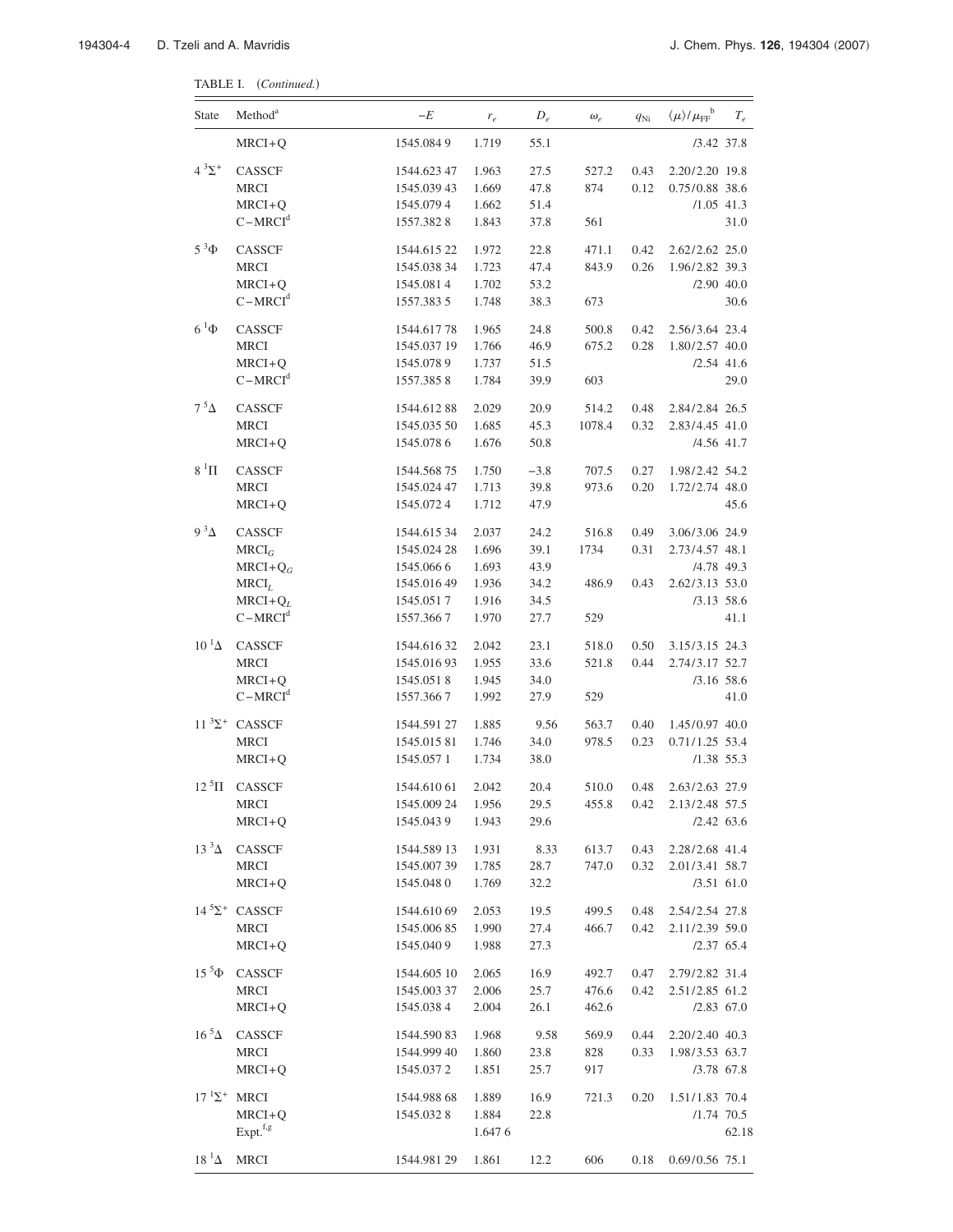TABLE I. (Continued.)

| <b>State</b> | Method <sup>a</sup> | -E         | $r_{\rm e}$ |      | $\omega_e$ | $q_{\rm Ni}$ $\langle \mu \rangle / \mu_{\rm FF}$ $T_e$ |  |
|--------------|---------------------|------------|-------------|------|------------|---------------------------------------------------------|--|
|              | $MRCI + O$          | 1545.025 0 | 1.843       | 17.8 |            | $/0.27$ 75.4                                            |  |

a<br>Internally contracted MRCI and C−MRCI. +Q and +DKH2 refer to the multireference Davidson correction and to second order Douglas-Kroll-Hess relativistic corrections, respectively. 4Z basis set for states  $3\text{ }^{3}\Pi$  and above.

 $b(\mu)$  obtained as an expectation value and  $\mu$ <sub>FF</sub> by the finite-field approach; the field strength is ±0.0001 a.u.

<sup>o</sup>The semicore  $3s^23p^6$  electrons of Ni are included in the MRCI. <sup>d</sup>Reference [11;](#page-11-14) C-MRCI/[8*s*6*p4d*1*f*/<sub>Ni</sub>cc-pVTZ/c]+Darwin+mass−velocity corrections.

 ${}^{\circ}$ Reference [3,](#page-11-6)  $r_0$  value.

<sup>f</sup>Reference [4.](#page-11-7)

 $\mathbb{E}[21.7] \Omega = 0^+$  state,  $r_0$  value.

For the first three states  $X$ <sup>1</sup> $\Sigma$ <sup>+</sup>,  $a$ <sup>3</sup> $\Pi$ , and  $A$ <sup>1</sup> $\Pi$  core-valence correlation effects of the Ni  $3s<sup>2</sup>3p<sup>6</sup>$  electrons and DKH2 scalar relativistic effects in two bases, (4Z, C5Z) and (5Z-DK, C5Z-DK), have also been considered.

Table [II](#page-5-0) presents leading equilibrium MRCI configurations, atomic Mulliken populations, and valence-bond-Lewis (vbL) diagrams indicating graphically the bonding character of every state. Figures [1](#page-9-0)[–3](#page-10-0) display the potential energy curves of seven singlets, seven triplets, and five quintets, respectively, calculated at the MRCI/4Z level and spanning an energy range of 3.3 eV. The inset of Fig. [1](#page-9-0) shows the relative energies of all NiC states studied. We analyze first the singlets, then the triplets followed by the quintets.

## **A.** Singlets  $(X^1\Sigma^+, A^1\Pi, 6^1\Phi, 8^1\Pi, 10^1\Delta, 17^1\Sigma^+,$ and 18  $^1\Delta$ )

 $X$ <sup>1</sup> $\Sigma$ <sup>+</sup>. The ground state of NiC is of <sup>1</sup> $\Sigma$ <sup>+</sup> symmetry, well separated from the first excited state  $a<sup>3</sup>$ II, located some  $25$  kcal/mol higher (see Fig. [1](#page-9-0)). It correlates to the ground state atoms  $Ni(^{3}F;M=0) + C(^{3}P;M=0)$  maintaining this character up to equilibrium. The leading configuration and the Mulliken atomic distributions point clearly to a  $2\pi+\sigma$ triple bond, as depicted in the vbL diagram of Table [II.](#page-5-0) About 1*e*<sup>−</sup> is transferred from the 4*s*4*p*3*d*<sub>7</sub><sup>2</sup>-Ni hybrid to the empty  $2p<sub>z</sub>$  orbital of the C atom, whereas  $\sim 0.8e^-$  are moving back to the metal through the  $\pi$  system.

It has been reported that the experimental dissociation energy of the *X*  $\frac{1}{2}$  state of NiC is  $D_e \ge 78.2$  kcal/mol.<sup>4</sup> Recently, Rao *et al.*<sup>[23](#page-11-26)</sup> by reevaluating the experimental data of Brugh and Morse<sup>4</sup> obtained  $D_0$ =79.6 kcal/mol. At the highest level of theory, C−MRCI+DKH2(+Q)/C5Z, we get  $D_e$  $= 84.0(94.2)$  kcal/mol; correcting this value for zero point energy  $(ZPE)(\cong \omega_e/2) + BSSE$  (=0.40 kcal/mol), we obtain  $D_0 = 82.3(91)$  kcal/mol. Because the Davidson-corrected  $(+Q)$  *D* value is significantly larger than the uncorrected one and the same is observed at all correlated levels of theory,  $MR$ -averaged pair functional<sup>24</sup> (MRACPF) and coupledcluster [RCCSD(T)] valence calculations were also performed for the  $X$ <sup>1</sup> $\Sigma$ <sup>+</sup> state. MRACPF and RCCSD(T)/5Z  $D_e$ values are 94.0 and 99.5 kcal/mol, respectively. Note that the MRACPF value  $D_e = 94.1$  kcal/mol is identical to the  $MRCI + Q/5Z$  $MRCI + Q/5Z$  $MRCI + Q/5Z$  number (Table I). Taking into account the MRACPF results and that the multireference character of the system  $(|C_0|^2 = 0.75$ , Table [II](#page-5-0)) erodes the reliability of the coupled-cluster calculation  $(T_1 \text{ diagnostic } 0.0883)$ , our suggested value for the dissociation energy is  $D_0=91$  kcal/mol. Also, our "best" interatomic distance  $1.621(1.62)$  Å can be considered in good agreement with the experimental *re*  $= 1.62729$  Å.<sup>4</sup> No experimental dipole moment is available, but we believe that the finite field  $\mu$ <sub>FF</sub> value of 2.20–2.30 D obtained at all levels of theory should be close to the true number. The corresponding  $D_e$  and  $\mu$  values obtained recently by Borin $10$  differ substantially from the present ones being 68.7 kcal/mol and 1.266 D. Moreover, Shim and Gringerich<sup>7</sup> and Borin<sup>10</sup> report that the *in situ* atoms in the equilibrium are  $\text{Ni}^{+}(a \ ^4\text{F}) + \text{C}^{-}(4\text{S})$  contrary to our suggestion  $\text{Ni}(a^3\text{F}) + \text{C}(3P)$ . We interpret the bond in a different way because, first, our results are not indicative of an ionic character of that extent and, second, the fragments  $Ni^+(a^4F) + C^{-(4}S)$  are lying much higher above the  $Ni^+(a^3F) + C(^3P)$ asymptote: *D*-  $\leftarrow$ Ni(a<sup>3</sup>F)] + T<sub>e</sub>(Ni;a<sup>4</sup>F←a<sup>2</sup>D) – EA[C<sup>-(4</sup>S)←C(<sup>3</sup>P)]  $= 7.6398$  (Ref. [22](#page-11-25))  $+1.0851$  (Ref. 22)  $-1.2629$  (Ref. [25](#page-11-28)) eV  $= 7.462$  eV  $(=172.08 \text{ kcal/mol}).$ 

Finally, it should be mentioned that our results at the highest level of theory C-MRCI+DKH2(+Q) are in very good agreement with the "plain"  $MRCI(+Q)/4Z$  results and the same is true for the next two states,  $a^{3}\Pi$  and  $A^{1}\Pi$ (vide infra).

The  $A$ <sup>1</sup> $\Pi$  is the second excited state, certainly more than 30 kcal/mol above the  $X<sup>1</sup> \Sigma^+$  one. It correlates to  $Ni(a^{3}F; M = \pm 1) + C({}^{3}P; M = 0)$ , but around 3.4 bohrs it interacts with the  $8<sup>1</sup>\Pi$  thus changing its equilibrium character to  $\text{Ni}(a^3D, M = \pm 1) + \text{C}(3P; M = 0)$  $\text{Ni}(a^3D, M = \pm 1) + \text{C}(3P; M = 0)$  $\text{Ni}(a^3D, M = \pm 1) + \text{C}(3P; M = 0)$  (Fig. 1). Recall that the Ni atomic states  $a^3F(4s^23d^8)$  and  $a^3D(4s^13d^9)$  are in essence degenerate. This is one of the three states (the other two are  $X$ <sup>1</sup> $\Sigma$ <sup>+</sup> and  $a$ <sup>3</sup> $\Pi$ ) where very extensive calculations are performed in the present work including valence-core  $(3s<sup>2</sup>3p<sup>6</sup>)$  correlation and scalar relativistic corrections (C-MRCI+DKH2/C5Z), with the purpose to obtain accurately enough results as well as to gauge our "simpler" MRCI/4Z calculations for the rest of the 16 states examined.

A double bond of  $(\sigma, \pi)$  character is observed; the result of about 0.5*e*<sup>−</sup> transfer from the 3*dz*<sup>2</sup> atomic orbital of Ni to the empty  $2p_z$   $(M=0)$  orbital of C, with a back transfer of 0.3 $e^-$  through the  $\pi$  system from C to Ni (Table [II](#page-5-0)). At the highest level of theory C-MRCI+DKH2/C5Z(+Q) the binding energy is  $D_e = 48.9(56.0)$  kcal/mol, with the +Q result being corroborated at the C−MRACPF+DKH2/5Z level. Correcting for ZPE and BSSE, the suggested dissociation energy is  $D_0 = 54$  kcal/mol at  $r_e = 1.61 - 1.62$  Å. We can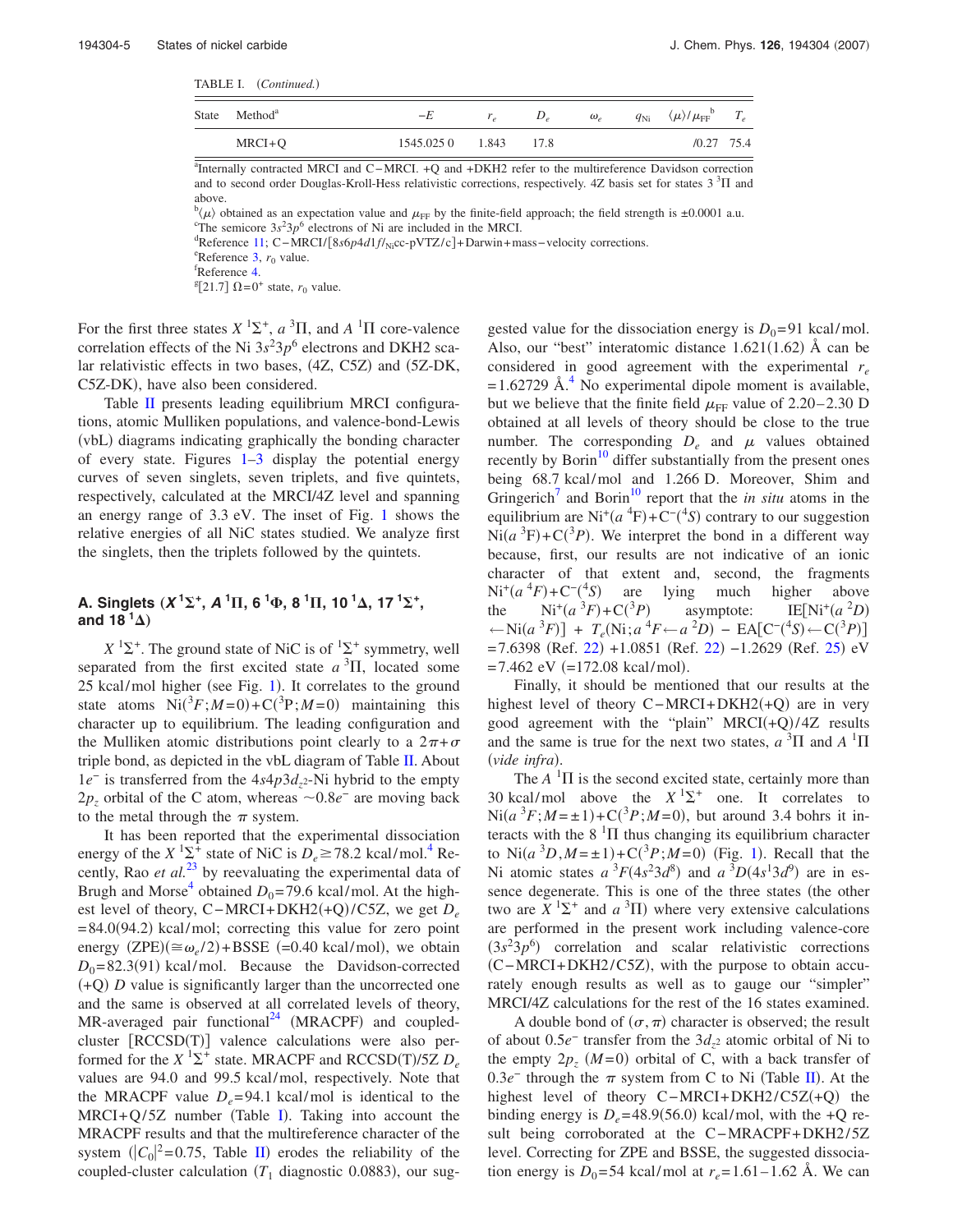State<sup>ª</sup> **Leading Configurations Population Analysis** vbL  $\overline{X^1\Sigma^+}$  $0.85|1\sigma^2 2\sigma^2 3\sigma^2 1\pi_x^2 1\pi_y^2 1\delta_+^2 1\delta_-^2\Big|_A$  $4s^{1.12}4p_z^{0.14}3d_{z^2}^{1.71}3d_{xz}^{1.41}4p_x^{0.03}3d_{yz}^{1.41}4p_y^{0.03}3d_{x^2-y^2}^{1.98}3d_{xy}^{1.98}$  $2s^{1.77}2p_{z}^{1.19}2p_{x}^{0.56}2p_{y}^{0.56}$  $3d<sub>2</sub>$  $iNi-C$  $3d$  $Ni(^{3}F; M=0)$   $C(^{3}P; M=0)$  $X^1\Sigma^+$  $a^3\Pi$  $4p_{z}^{0.16}3d_{z}^{1.46}3d_{xz}^{1.59}4p_{x}^{0.06}3d_{yz}^{1.59}4p_{y}^{0.06}3d_{x^{2}-y^{2}}^{1.98}3d_{xy}^{1.98}$  $1/\sqrt{2}\times 0.8511\sigma^2 2\sigma^2 3\sigma^1 1\pi_x^2 1\pi_y^2 (2\pi_x^1 + 2\pi_y^1)$  $\infty = \overline{N}i$  $1\delta_+^21\delta_-^2\big\rangle_{B_I+B_2}$  $2s^{1.74} 2p_z^{0.70} 2p_x^{0.84} 2p_v^{0.84}$  $a^3\Pi$ Ni( ${}^{3}D$ ; M= $\pm$ 1) C( ${}^{3}P$ ; M=0)  $A^1\Pi$  $4s^{1.00}4p_x^{0.22}3d_{z^2}^{1.37}3d_{xz}^{1.61}4p_x^{0.04}3d_{yz}^{1.61}4p_y^{0.04}3d_{x^2-y^2}^{1.95}3d_{xy}^{1.95}$  $1/\sqrt{2}\times0.80\bigl|1\sigma^22\sigma^23\sigma^11\pi_x^21\pi_y^2\bigl(2\overline{\pi}_x^1+2\overline{\pi}_y^1\bigr)$  $=$   $\ddot{N}i$   $\dot{C}$  $2s^{1.75} 2p_x^{0.70} 2p_x^{0.84} 2p_v^{0.84}$  $1\delta_{+}^21\delta_{-}^2\big\rangle_{B_l+B_2}$  $\boldsymbol{A}^{\text{I}}\boldsymbol{\Pi}$ Ni(<sup>3</sup>D; M=±1)  $C(^3P; M=0)$  $3^3\Pi$  $[(1\sigma^2 2\sigma^2 3\sigma^1 1\pi_x^2 2\pi_x^1) [0.46(1\pi_y^2) - 0.22(1\overline{\pi}_y^1 2\pi_y^1)]$  $4s^{1.12}4p_z^{0.17}3d_{z^2}^{1.63}3d_{xz}^{1.65}4p_x^{0.05}3d_{yz}^{1.65}4p_y^{0.05}3d_{z^2-y^2}^{1.72}3d_{xy}^{1.72}$  $2s^{1.73}2p_z^{0.85}2p_x^{0.79}2p_v^{0.75}$  $\times (1\delta_+^2 1\delta_-^2) + 0.44 (1\sigma^2 2\sigma^2 3\sigma^2 1\pi_\tau^2)$  $\left(\left(\frac{1}{2}\pi\right)^{2}2\pi\right)^{1}1\delta^{2}_{+}\left(\frac{1}{2}\right)^{1}-2\pi^{1}_{x}\left(\frac{1}{2}\pi\right)^{2}1\delta^{1}_{+}\left(\frac{1}{2}\right)^{2}\right)_{R}$  $= \ddot{\text{Ni}} - \dot{\text{C}}$  $Ni(^{3}F; M=\pm 1)$   $C(^{3}P; M=0)$  $3^3\Pi$  $\left|1\sigma^2 2\sigma^2 3\sigma^1 4\sigma^1\left[0.78\left(\!\!\left(n_{x}^2 1\pi_{y}^2\right)\!\!\right)\!\!\right.\!-0.21\!\left(2\pi_{x}^2 1\pi_{y}^2+\right.\right.$  $4^{3}\Sigma^{+}$  $4s^{1.12}4p_z^{0.31}3d_{z^2}^{1.82}3d_{xz}^{1.30}4p_x^{0.03}3d_{yz}^{1.30}4p_y^{0.03}3d_{z^2-1}^{1.97}$  $3d_{xy}^{1.97}$  $=$   $\mathbf{\dot{N}}$ i $\bigcirc$ C'  $2s^{1.71}2p_z^{0.99}2p_x^{0.67}2p_y^{0.67}$ + $\frac{1}{2} \pi_x^2 2 \pi_y^2$ ) $\left| \frac{\delta_x^2 1 \delta_y^2}{\delta_x^2} \right|_A$  $Ni(^{3}D; M=\pm 1)$   $C(^{3}P; M=\mp 1)$  $4^{3}\Sigma^{+}$ 

<span id="page-5-0"></span>TABLE II. MRCI/4Z leading configurations, atomic Mulliken populations, and valence-bond-lewis diagrams (vbL) for 19 states of the NiC molecule.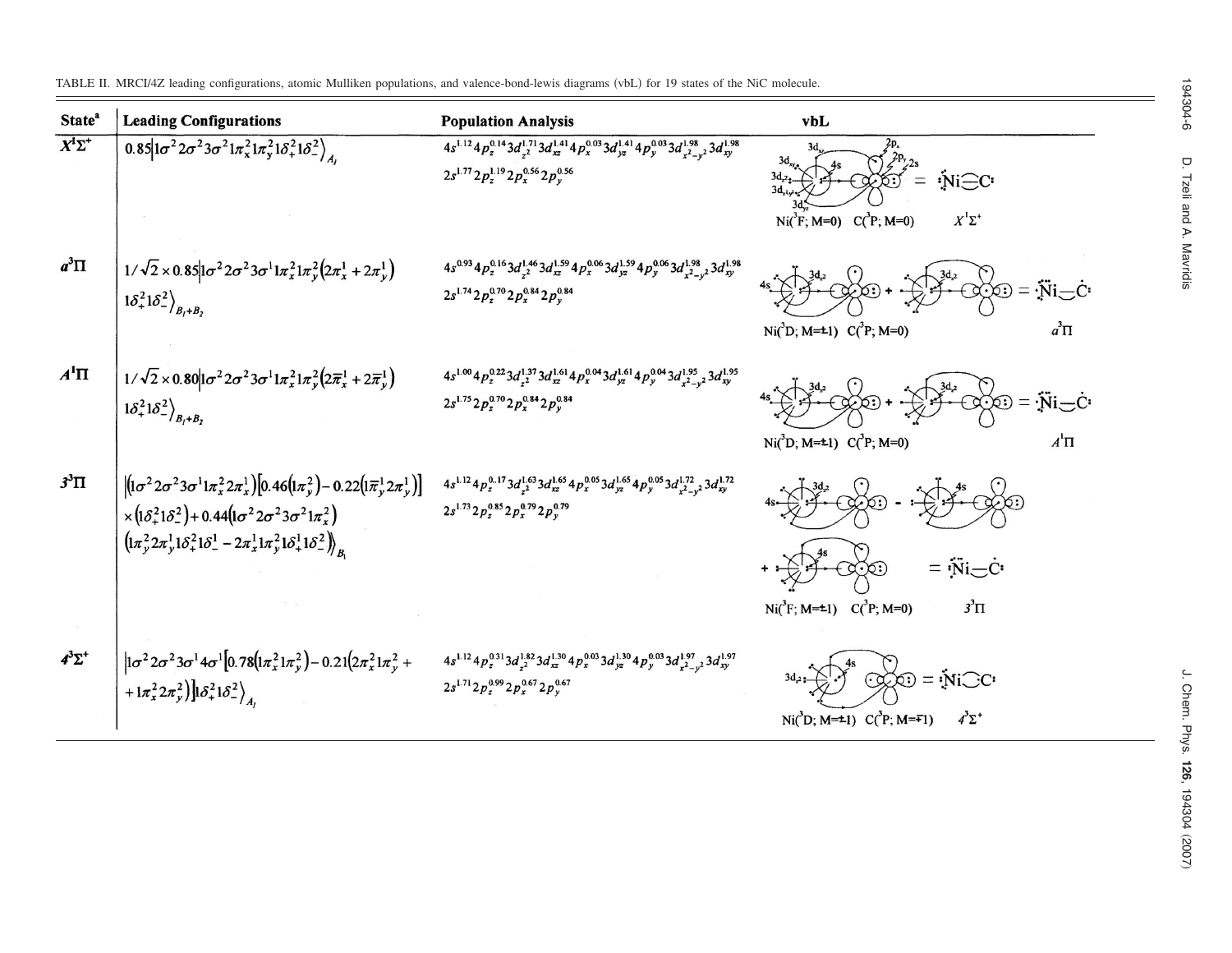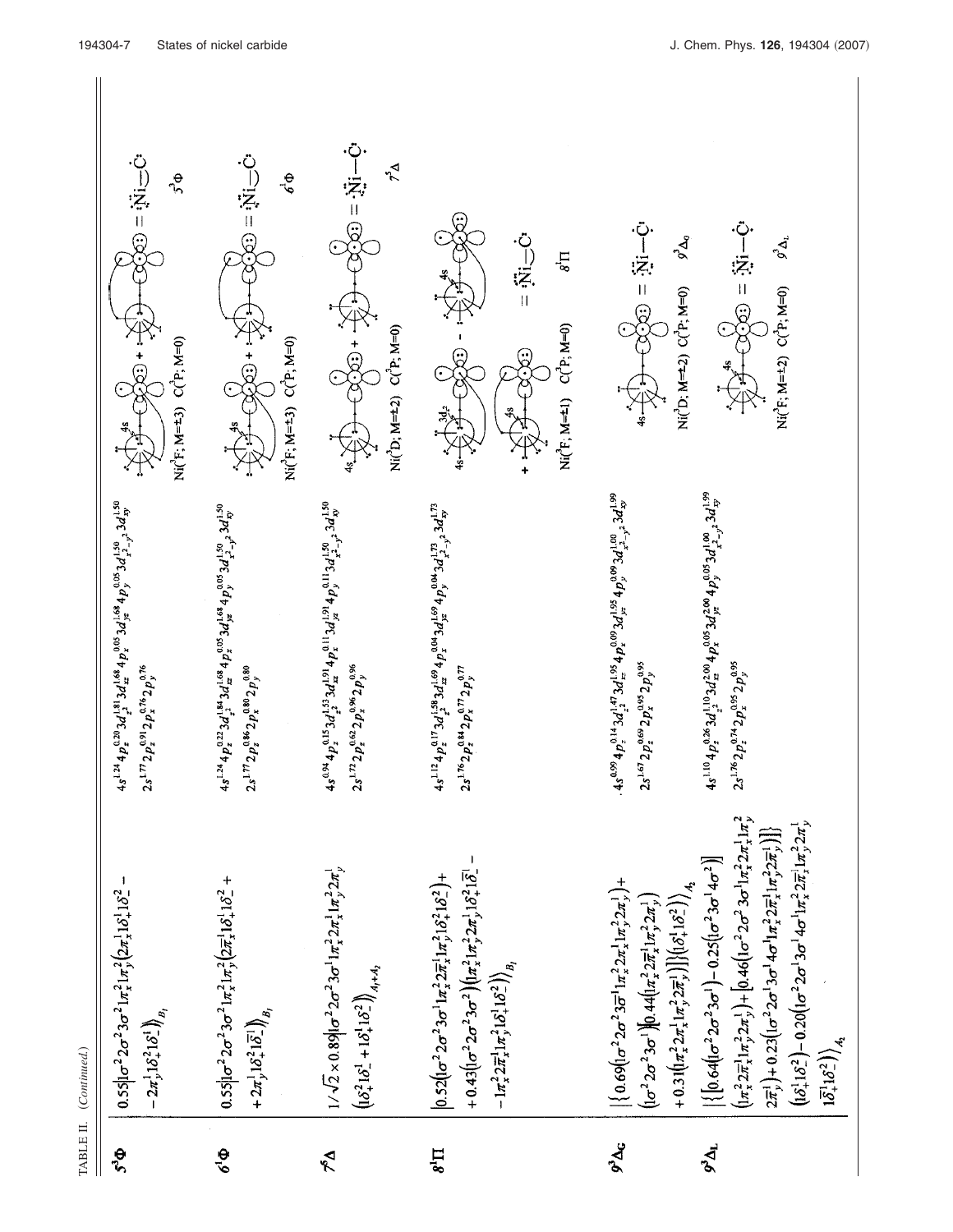| $\mathbf{V}_{i}\boldsymbol{\theta}_{I}$                                                                                                                                                                                                                                                                                                                                                                                                                | $II^3\Sigma^+$                                                                                                                                                                                                                                                                                                                                                                                                                                                                                                                                 | $12^{5}$ II                                                                                                                                                                                                                                                                                                                                                                                                                                                                                                                                                                                                                                                                                 | $13^{3}$ $\Delta$                                                                                                                                                                                                                                                                                                                                                                    | 1451                                                                                                                                                                                                                                                                                                                                                                                                                                                                                                                                                                                                                                                     |
|--------------------------------------------------------------------------------------------------------------------------------------------------------------------------------------------------------------------------------------------------------------------------------------------------------------------------------------------------------------------------------------------------------------------------------------------------------|------------------------------------------------------------------------------------------------------------------------------------------------------------------------------------------------------------------------------------------------------------------------------------------------------------------------------------------------------------------------------------------------------------------------------------------------------------------------------------------------------------------------------------------------|---------------------------------------------------------------------------------------------------------------------------------------------------------------------------------------------------------------------------------------------------------------------------------------------------------------------------------------------------------------------------------------------------------------------------------------------------------------------------------------------------------------------------------------------------------------------------------------------------------------------------------------------------------------------------------------------|--------------------------------------------------------------------------------------------------------------------------------------------------------------------------------------------------------------------------------------------------------------------------------------------------------------------------------------------------------------------------------------|----------------------------------------------------------------------------------------------------------------------------------------------------------------------------------------------------------------------------------------------------------------------------------------------------------------------------------------------------------------------------------------------------------------------------------------------------------------------------------------------------------------------------------------------------------------------------------------------------------------------------------------------------------|
| + $0.23$ $(1\sigma^2 2\sigma^1 3\sigma^1 4\overline{\sigma}^1)$ - $0.19$ $(1\sigma^2 2\sigma^1 3\overline{\sigma}^1 4\sigma^1)$<br>$\left(1\pi_+^2 2\pi_+^1 1\pi_+^2 2\pi_+^1 1\delta_+^1 1\delta_-^2\right) - 0.28\left(1\sigma^2 2\sigma^1 3\sigma^1 4\overline{\sigma}^1\right)$<br>$  0.80(c^2 2\sigma^2 3\sigma^1) - 0.32(c^2 3\sigma^1 4\sigma^2)$<br>$1\pi_x^2 2\pi_x^1 1\pi_y^2 2\pi_y^1 1\bar{\delta}_x^1 1\delta_z^2\big)\bigg\rangle_{A_2}$ | $\left  1\sigma^2 2\sigma^2 3\sigma^1 4\sigma^1 \right  0.43 \left( \ln \frac{2}{x}; \pi_y^2 \right) + 0.29 \left( \ln \frac{2}{x}; \pi_y^1; 2\pi_y^1 \right)$<br>+ $1\bar{\pi}_x^1 2\pi_x^1 1\pi_y^2$ + 0.21 $\left(1\bar{\pi}_x^1 2\pi_x^1 1\bar{\pi}_y^1 2\pi_y^1\right) 1\delta_x^2 1\delta_x^2$<br>+ 0.31 $\left[ \int_0^2 2\sigma^2 3\sigma^2 \left( \frac{\pi_2^2}{\pi} \right) \frac{\pi_1^3}{\pi_2^2} \right] + \frac{1}{\pi_2^2} \frac{\pi_2^3}{\pi_2^2} \left( \frac{\pi_2^2}{\pi_2^2} \right)$<br>$16^{2}_{+}16^{2}_{-}$ ]) $_{4}$ | + $1\pi_*^2 2\pi_*^1 1\pi_3^1 2\pi_3^1 1\delta_4^1 1\delta_2^2$ + 0.23 $(1\sigma^2 2\sigma^1 3\sigma^1 4\sigma^1)$<br>$-0.19(1\sigma^2 2\sigma^1 4\sigma^2)[(\pi_x^2 2\pi_x^1 1\pi_y^1 2\pi_y^1 1\delta_x^2 1\delta_z^2)$<br>$\left(\int \frac{1}{2\pi x^2} \frac{1}{2\pi y} \left(1 - \frac{1}{2\pi y^2} \right) + \left(1 - \frac{1}{2\pi y^2} \right) \frac{1}{2\pi y} \left(1 - \frac{1}{2\pi y^2} \right) \left(1 - \frac{1}{2\pi y^2} \right) \frac{1}{2\pi y^2} \right)$<br>$-0.33$ ( $\sigma^2 2\sigma^2 3\sigma^2$ )( $\pi_x^1 2\pi_x^1 1\pi_y^2 2\pi_y^1 16_+^2 16_+^1 +$<br>$\left  0.40 (1 \sigma^2 2 \sigma^1 3 \sigma^2) - 0.28 (1 \sigma^2 2 \sigma^2 3 \sigma^1) - \right $ | $\left  0.69 (1\sigma^2 2\sigma^2 3\overline{\sigma}^1) - 0.30 (1\sigma^2 2\sigma^1 3\overline{\sigma}^1 4\overline{\sigma}^1) \right $<br>$\left( \frac{1}{\pi_2^2} 2 \pi_2^1 1 \pi_2^2 2 \pi_2^1 1 \delta_1^1 1 \delta_2^2 \right) - 0.23 \left( \frac{1}{\pi_2^2} 2 \sigma^1 3 \sigma^2 \right)$<br>$1\pi_x^2 2\pi_x^1 1\pi_y^2 2\pi_y^1 1\delta_x^1 1\delta_z^2\big)\Big _{A_2}$ | $[0.31[(\pi_x^2 1\pi_y^1 2\pi_y^1 + 1\pi_x^1 2\pi_x^1 1\pi_y^2) + 0.21[(\pi_x^1 2\pi_x^1$<br>$\left(\frac{1}{2}\pi^1, 2\pi^1, 1\pi^1, 2\pi^1, 1\delta^2 + \delta^2\right) + \left(\frac{1}{2}\sigma^2, 2\sigma^2, 3\sigma^1, 4\sigma^1\right)$<br>$0.23[(\sigma^2 2\sigma^2 3\sigma^2 1\pi_x^2 2\pi_x^1 1\pi_y^2 2\pi_y^1 1\delta_x^1 1\delta_x^1)]_{A_1}$<br>$\left[\pi_2^1 2\pi_2^1\right] + 0.19 \left(\left[\pi_2^1 2\pi_2^1 1\pi_2^1 2\pi_2^1\right)\right] \left(\left[\delta_2^2 1\delta_2^2\right] + \right)$<br>$\left 0.61 \right  \left(\sigma ^2 2 \sigma ^2 3 \sigma ^2\right)-0.27 \left(\right  \sigma ^2 2 \sigma ^2 4 \sigma ^2\right)$ |
| $4s^{1.10}4p_x^{2.6}$ $s^2d_y^{1.10}$ $3d_x^{12.00}$ $4p_x^{0.04}$ $3d_y^{10.06}$ $3d_x^{1.09}$<br>$2s^{1.77} 2p_z^{0.73} 2p_x^{0.95} 2p_y^{0.95}$                                                                                                                                                                                                                                                                                                     | $4s^{115}4p_x^{0.25}3d_{1.2}^{1.83}3d_{1.2}^{1.26}4p_x^{0.04}3d_{1.2}^{1.26}4p_y^{0.04}3d_{1.2.1}^{1.94}3d_{xy}^{1.94}$<br>$2s^{1.73}2p_z^{0.96}2p_x^{0.75}2p_y^{0.75}$                                                                                                                                                                                                                                                                                                                                                                        | $4s^{1.12}4p^{0.28}_z3d^{1.49}_{z^2}3d^{1.52}_{zz}4p^{0.05}_x3d^{1.54}_{yz}p^{0.05}_y3d^{1.76}_{z^2-y^2}3d^{1.76}_{xy}$<br>$2s^{1.75} 2p_x^{0.79} 2p_x^{0.93} 2p_y^{0.93}$                                                                                                                                                                                                                                                                                                                                                                                                                                                                                                                  | $4s^{1.10}_{2}a_{12}^{1}a_{21}^{1}3d_{12}^{1.80}3d_{12}^{1.91}4p_{2}^{1.605}3d_{1.71}^{1.81}4p_{3}^{1.61}a_{21}^{1.001}3d_{xy}^{1.89}$<br>$2s^{1.65}2p_x^{0.72}2p_x^{0.95}2p_y^{0.95}$                                                                                                                                                                                               | $4s^{1.15}4p^{0.29}_s3d^{1.97}_{\frac{1}{2}}3d^{1.16}_{\frac{1}{2}}4p^{0.05}_{\frac{1}{2}}3d^{1.16}_{\frac{1}{2}}7d^{1.87}_{\frac{1}{2}}$<br>$2s^{1.76}2p_z^{0.79}2p_x^{0.92}2p_y^{0.92}$                                                                                                                                                                                                                                                                                                                                                                                                                                                                |
| $\ddot{\odot} - \ddot{\ddot{\ddot{\chi}}}$ = $\odot$<br>$\overline{\nu}_I^{\rho}$<br>$Ni(^{2}F; M=+2)$ $C(^{2}F; M=0)$                                                                                                                                                                                                                                                                                                                                 | $\ddot{C}$ $\left(\frac{1}{2} + \frac{1}{2}\right)$<br>$I^{\frac{1}{2}^+}$<br>င် <sup>နာ</sup><br>Ni( ${}^{3}F, {}^{3}D$ on the crossing)                                                                                                                                                                                                                                                                                                                                                                                                      | ن<br>:چ:<br>⊢<br>$\overline{\Pi}_s$<br>$Ni('F; M=1)$ $C('P; M=0)$                                                                                                                                                                                                                                                                                                                                                                                                                                                                                                                                                                                                                           | - වි:<br>- බූ: = ලැ<br>$L^3\Delta$<br>$Ni(^{1}D; M=2)$ $C(^{1}P; M=0)$                                                                                                                                                                                                                                                                                                               | 1432<br>$\frac{1}{2}$ :<br>$Ni(^{3}F; M=0)$ $C(^{3}F; M=0)$<br>\$33                                                                                                                                                                                                                                                                                                                                                                                                                                                                                                                                                                                      |
| 194304-8<br>D. Tzeli and A. Mavridis                                                                                                                                                                                                                                                                                                                                                                                                                   |                                                                                                                                                                                                                                                                                                                                                                                                                                                                                                                                                |                                                                                                                                                                                                                                                                                                                                                                                                                                                                                                                                                                                                                                                                                             |                                                                                                                                                                                                                                                                                                                                                                                      | J. Chem. Phys. 126, 194304 (                                                                                                                                                                                                                                                                                                                                                                                                                                                                                                                                                                                                                             |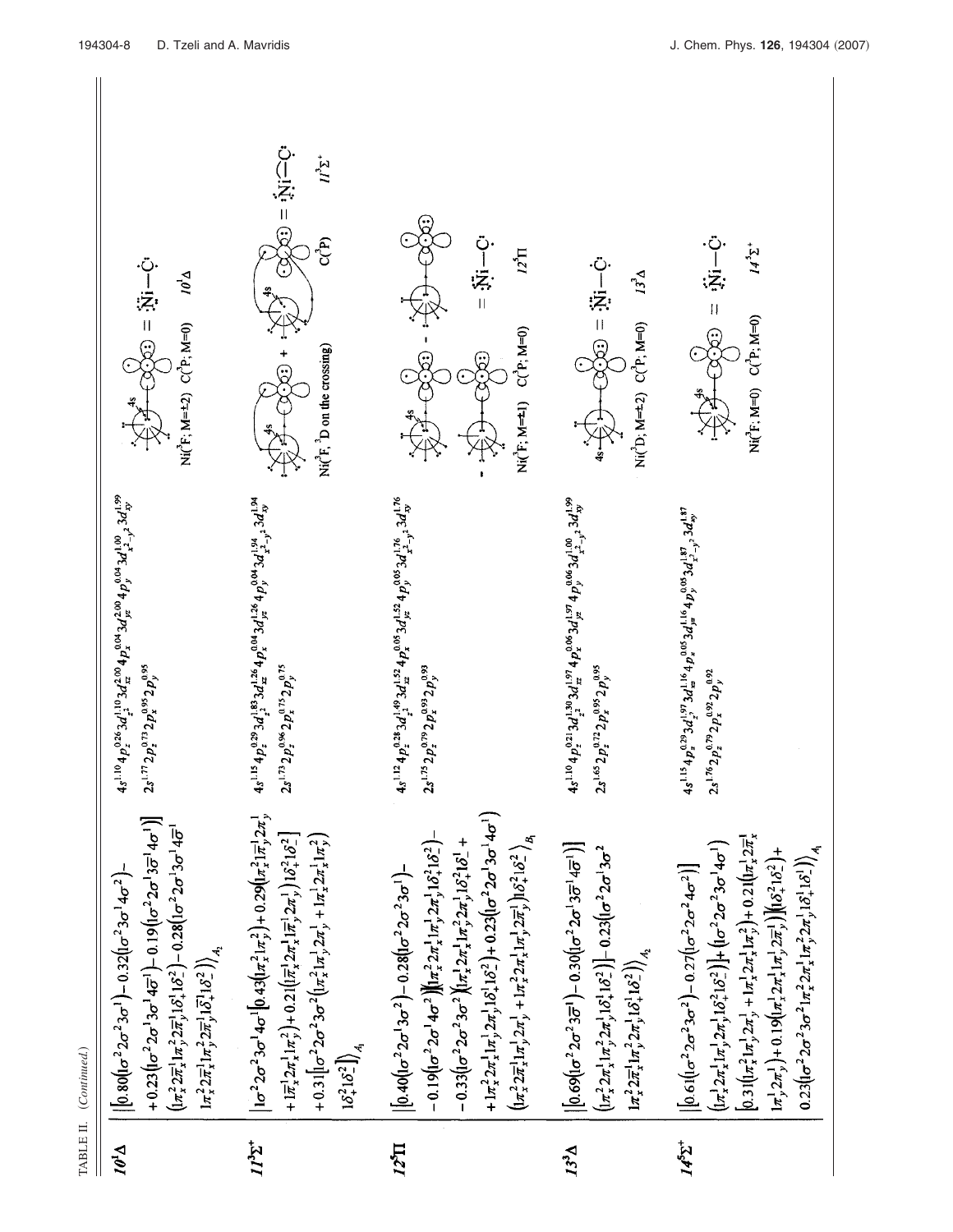TABLE II. *(Continued.)* 

| $15^5\Phi$     | $\left[0.54\left(\frac{1}{\sigma^2 2\sigma^2 3\sigma^2}\right)-0.21\left(\frac{1}{\sigma^2 2\sigma^2 4\sigma^2}\right)\right]\left[\frac{1}{\pi_x^1 2\pi_x^1}\right]$<br>$1\pi_v^2 2\pi_v^1 1\delta_+^2 1\delta_-^1 - 1\pi_x^2 2\pi_x^1 1\pi_v^1 2\pi_v^1 1\delta_+^1 1\delta_-^2$<br>+ $\left(1\sigma^2 2\sigma^2 3\sigma^1 4\sigma^1\right)$ [0.23 $\left(1\pi_x^1 2\overline{\pi}_x^1 1\pi_y^2 2\pi_y^1 1\delta_{+}^2 1\delta_{-}^1\right)$<br>$-0.21(\sqrt{1\pi_x^2 2\bar{\pi}_x^1 1\pi_y^1 2\pi_y^1} + \sqrt{1\pi_x^2 2\pi_x^1 1\pi_y^1 2\bar{\pi}_y^1})$<br>$\left(\left \delta_{+}^{1}1\delta_{-}^{2}\right)\right\rangle_{B}$ | $4s^{1.21}4p^{0.26}_z3d^{1.96}_{z^2}3d^{1.52}_{xz}4p^{0.05}_x3d^{1.52}_{yz}4p^{0.05}_y3d^{1.50}_{x^2-y^2}3d^{1.50}_{xy}$<br>$2s^{1.78}2p_z^{0.75}2p_x^{0.92}2p_y^{0.92}$       | $\odot$ $\odot$ $\odot$ $=$ $\ddot{N}$ i $ \dot{C}$<br>Ni( ${}^{3}D$ ; M= $\pm 3$ ) C( ${}^{3}P$ ; M=0)<br>$15^5$ $\Phi$    |  |
|----------------|---------------------------------------------------------------------------------------------------------------------------------------------------------------------------------------------------------------------------------------------------------------------------------------------------------------------------------------------------------------------------------------------------------------------------------------------------------------------------------------------------------------------------------------------------------------------------------------------------------------------------------------|--------------------------------------------------------------------------------------------------------------------------------------------------------------------------------|-----------------------------------------------------------------------------------------------------------------------------|--|
| $16^5\Delta$   | $\left[0.60\left(\sigma^2 2\sigma^2 3\sigma^1\right)-0.47\left(\left(\sigma^2 2\sigma^2 3\overline{\sigma}^1 4\sigma^1\right)+\right.\right.$<br>+0.40( $\left[1\sigma^2 2\sigma^1 3\sigma^2\right]$ - 0.25( $\left[1\sigma^2 2\sigma^2 3\sigma^1 4\overline{\sigma}^1\right]$ )×<br>$1\pi_x^2 2\pi_x^1 1\pi_y^2 2\pi_y^1 1\delta_+^1 1\delta_-^2\Big\rangle_{A_2}$                                                                                                                                                                                                                                                                   | $4s^{1.18}4p_z^{0.22}3d_{z^2}^{1.18}3d_{xz}^{1.98}4p_x^{0.06}3d_{yz}^{1.98}4p_y^{0.06}3d_{x^2-y^2}^{1.00}3d_{xy}^{1.99}$<br>$2s^{1.63}2p_{z}^{0.77}2p_{x}^{0.95}2p_{y}^{0.95}$ | $\bigcirc \circ \bigcirc = \mathbf{W} - \mathbf{C}$<br>Ni( ${}^{3}F/{}^{3}D$ ; crossing) C( ${}^{3}P$ ; M=0) $16^{5}\Delta$ |  |
| $17^1\Sigma^+$ | $\left[0.43\left(\frac{1}{\sigma^2}\right)\frac{2\sigma^2}{3\sigma^2}\right)-0.31\left(\frac{1}{\sigma^2}\frac{2\sigma^2}{3\sigma^1}\frac{4\overline{\sigma}^1}{\sigma^1}\right)+\right.$<br>+0.26 $\left(1\sigma^2 2\sigma^1 3\sigma^2 4\overline{\sigma}^1\right)$ $\left(1\pi_x^2 1\pi_y^2 1\delta_+^2 1\delta_-^2\right)$ +<br>+ $0.21 \left( \frac{1}{\sigma^2} 2 \sigma^2 3 \sigma^2 \right) \left( \frac{1}{x_x^1} 2 \overline{x}_x^1 \right) \frac{1}{x_y^2} + \frac{1}{x_x^2} 1 \overline{x}_y^1 2 \overline{x}_y^1$<br>$-1\pi_x^1 2\overline{\pi}_x^1 1\pi_y^1 2\overline{\pi}_y^1 1\delta_+^2 1\delta_-^2\Big)_A$          | $4s^{1.25}4p_z^{0.23}3d_{z^2}^{1.41}3d_{xz}^{1.53}4p_x^{0.03}3d_{yz}^{1.53}4p_y^{0.03}3d_{x^2-y^2}^{1.89}3d_{xy}^{1.89}$<br>$2s^{1.63}2p_z^{0.77}2p_x^{0.95}2p_y^{0.95}$       | $Ni$ $\bigodot$ $C$<br>Ni( $a^3F$ ; M= $\pm 1$ ) C( $^3P$ ; M= $\mp 1$ )<br>$17^{1}$ $\Sigma$ <sup>+</sup> (2)              |  |
| $18^{1}\Delta$ | $\left  \left(1 \sigma^2 2 \sigma^2 3 \sigma^1 4 \overline{\sigma}^1 \right) \right  0.63 \left(1 \pi_x^2 1 \pi_y^2 \right) + 0.26 \left(1 \pi_x^2 1 \pi_y^1 2 \overline{\pi}_y^1 \right.$<br>+ $1\pi_x^1 2\overline{\pi}_x^1 1\pi_y^2$ $[(\delta_+^1 1\delta_-^2) - 0.21(\delta_0^2 2\sigma_0^2 3\sigma_0^2) \times$<br>$\left(\frac{1}{\pi_x^1} 2 \overline{\pi}_x^1 \right) \frac{1}{\pi_y^2} - \frac{1}{\pi_x^2} \frac{1}{\pi_y^1} 2 \overline{\pi}_y^1 \right) \frac{\delta_x^2}{\delta_x^2} \frac{\delta_x^2}{\delta_y^2}$                                                                                                      | $4s^{1.33}4p^{0.30}_{z}3d^{1.81}_{z^2}3d^{1.56}_{xz}4p^{0.03}_{x}3d^{1.56}_{yz}4p^{0.03}_{y}3d^{1.20}_{x^2-y^2}3d^{1.99}_{xy}$<br>$2s^{1.78}2p_z^{1.46}2p_x^{0.45}2p_y^{0.45}$ | $\circ \otimes \circ = \mathsf{Ni}\odot \mathsf{C}$<br>Ni( $a^3F$ ; M= $\pm 1$ ) C( $^3P$ ; M= $\mp 1$ )<br>$18^1\Delta(2)$ |  |

<sup>a</sup>*G* refers to the global minimum and *L* refers to the local minimum.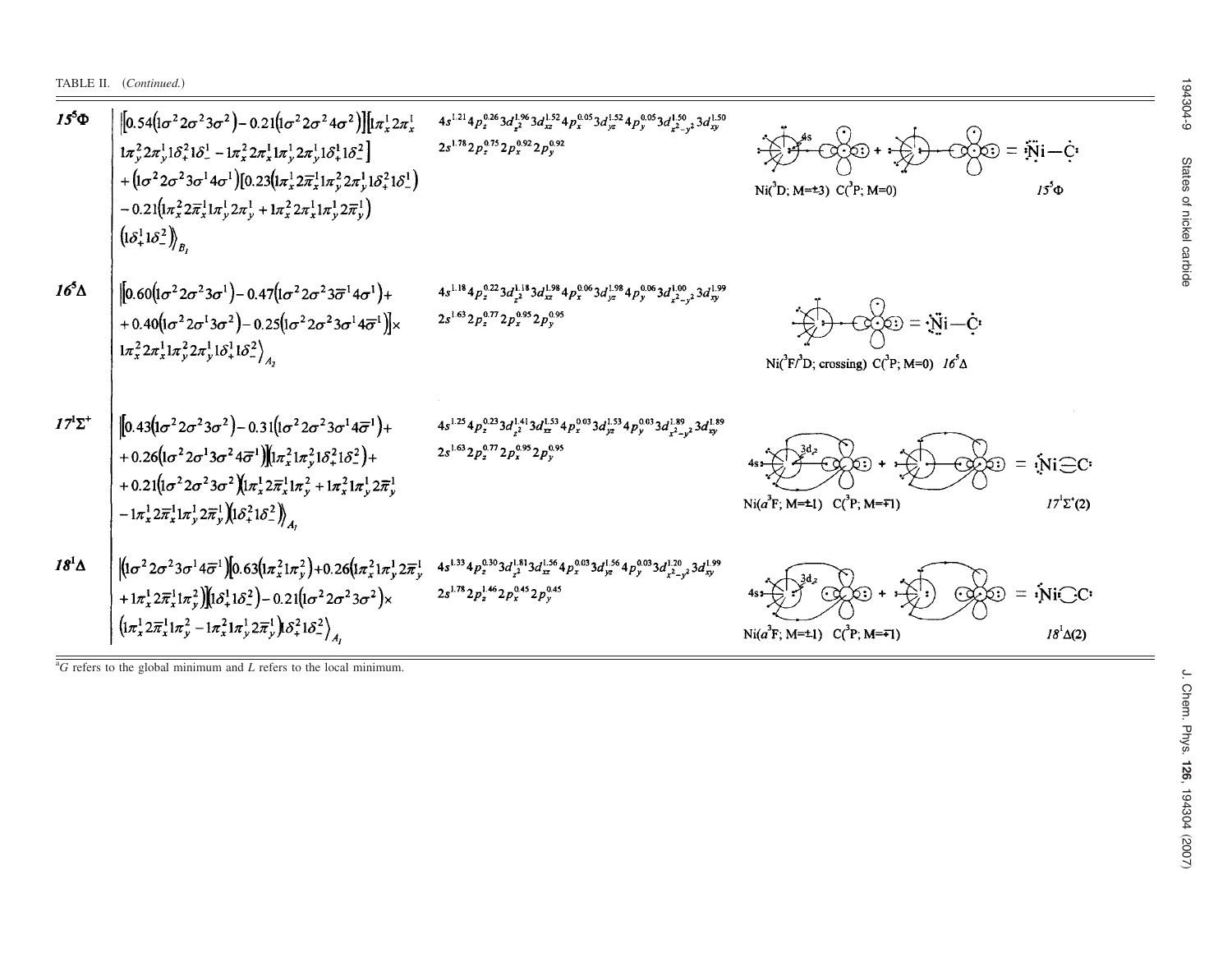<span id="page-9-0"></span>

FIG. 1. MRCI/4Z potential energy curves of the NiC singlets. All energies shifted by  $+1544.0$   $E_h$ . Inset: MRCI and MRCI+Q relative energy levels of 19 NiC states including SO splittings for the  $a<sup>3</sup>$ II state.

also claim with confidence that the  $A^{-1}\Pi \leftarrow X^{-1}\Sigma^{+}$  energy separation is  $T_e$ = 37 kcal/mol (37.8 at the C−MRACPF +DKH2/C5Z level), and the finite field dipole moment is  $\mu_{\text{FF}}$ = 2.1 D. The corresponding C-MRCI results of Borin<sup>10</sup> are  $D_e = 42.0$  kcal/mol,  $r_e = 1.773$  Å,  $T_e = 27.0$  kcal/mol, and  $\mu$ = 1.822 D, again differing significantly from the present ones.

As in the  $X$ <sup>1</sup> $\Sigma$ <sup>+</sup> state the plain MRCI and/or MRCI +Q/4Z results could be considered in relatively good agreement with those at the highest level of theory.

We now briefly examine the rest of the singlets studied, namely,  $6^{1}\Phi$ ,  $8^{1}\Pi$ ,  $10^{1}\Delta$ ,  $17^{1}\Sigma^{+}$ , and  $18^{1}\Delta$ . Their MRCI/4Z potential curves are shown in Fig. [1](#page-9-0) and their bonding character and atomic Mulliken distributions in Table [II.](#page-5-0) With the exception of the  $8<sup>1</sup>\Pi$  state which suffers an avoided crossing around 4.0 bohr with another (not calculated) <sup>1</sup> $\Pi$  stemming from the *a* <sup>3</sup> $D$ </sup> atomic state of Ni and at the 3.4 bohr with the  $a<sup>1</sup>\Pi$  (vide supra), the rest of the states maintain their character from infinity to equilibrium. The  $6^{1}\Phi$  and  $8^{1}\Pi$  interact attractively through a double  $(\sigma, \pi)$ bond, the 10<sup> $1$ </sup> $\Delta$  with a single  $\sigma$  bond, the 17<sup> $1$ </sup> $\Sigma$ <sup>+</sup> with triple  $(\sigma, 2\pi)$  bond, and the 18<sup>1</sup> $\Delta$  state shows a double  $(\pi_x, \pi_y)$ bond character. The MRCI(MRCI+Q)/4Z dissociation energies and bond distances are  $D_e = 46.9(51.5)$ , 39.8(47.9), 33.6(34.0), 16.9(22.8), and 12.2(17.8) kcal/mol and  $r_e$  $= 1.766(1.737), 1.713(1.712), 1.955(1.945), 1.889(1.884),$ and 1.861(1.843) Å, respectively. A total Mulliken charge

<span id="page-9-1"></span>

FIG. 2. MRCI/4Z potential energy curves of the NiC triplets. All energies shifted by +1544.0 *E*h.

transfer of 0.2*e*<sup>−</sup> –0.4*e*<sup>−</sup> from Ni to C is also observed for all five singlets.

For the 6<sup>1</sup> $\Phi$  and 10<sup>1</sup> $\Delta$  states, the C-MRCI  $D_e$  and  $r_e$ values of Borin and Macedo<sup>11</sup> are 39.9 and 27.9 kcal/mol and 1.784 and 1.992 Å, respectively, whereas their corresponding  $T_e$  values  $(10^{-1}\Delta, 6^{-1}\Phi) \leftarrow X^{-1}\Sigma^+$  are more than 11 kcal/mol smaller from the present ones at the MRCI/4Z level.

Brugh and Morse observed an electronic state tagged  $[21.7]\Omega = 0^+$ , with  $T_0 = 62.19$  kcal/mol and  $r_0 = 1.6476$  Å.<sup>4</sup><br>Our  $17^{1}\Sigma$ <sup>+</sup> has  $D_s = 16.9(22.8)$  kcal/mol.  $r_s$ Our  $17^{1} \Sigma^{+}$  $\Sigma^+$  has  $D_e = 16.9(22.8) \text{ kcal/mol}$ ,  $r_e$  $= 1.889(1.884)$  Å,  $\hat{A}$ , and  $T_e = 70.4(70.5) \text{ kcal/mol}$  at  $MRCI(MRCI+Q)/4Z$  level of theory, not in agreement with the experimental results of the  $[21.7]\Omega = 0^+$  state.

## **B.** Triplets  $(a^3\Pi, 3^3\Pi, 4^3\Sigma^+, 5^3\Phi, 9^3\Delta, 11^3\Sigma^+,$  and **13**<sup> $3$ </sup> $\Delta$ )

 $a<sup>3</sup>$ II. This is the first excited state of NiC located 25.0(24.5) kcal/mol above the  $X$  <sup>1</sup> $\Sigma$ <sup>+</sup> one at the C−MRCI +DKH2/C5Z(+Q) level of theory. It correlates to  $\text{Ni}(a^3F; M = \pm 1) + \text{C}(3P; M = 0)$  but near 3.4 bohrs suffers an avoided crossing with the  $3<sup>3</sup>\Pi$  state; therefore, the *in situ* equilibrium character of Ni becomes  $a^{3}D(M=\pm 1)$  (Fig. [2](#page-9-1)). The two atoms are held together by a double  $(\sigma, \pi)$  bond, the result of 0.4*e*<sup>−</sup> transfer through the  $\sigma$  system from the 3*d*<sub>z</sub><sup>2</sup> orbital to the empty  $2p_z$  of the C atom, and  $0.2e^-$  moving back via the  $\pi$  system from C to Ni.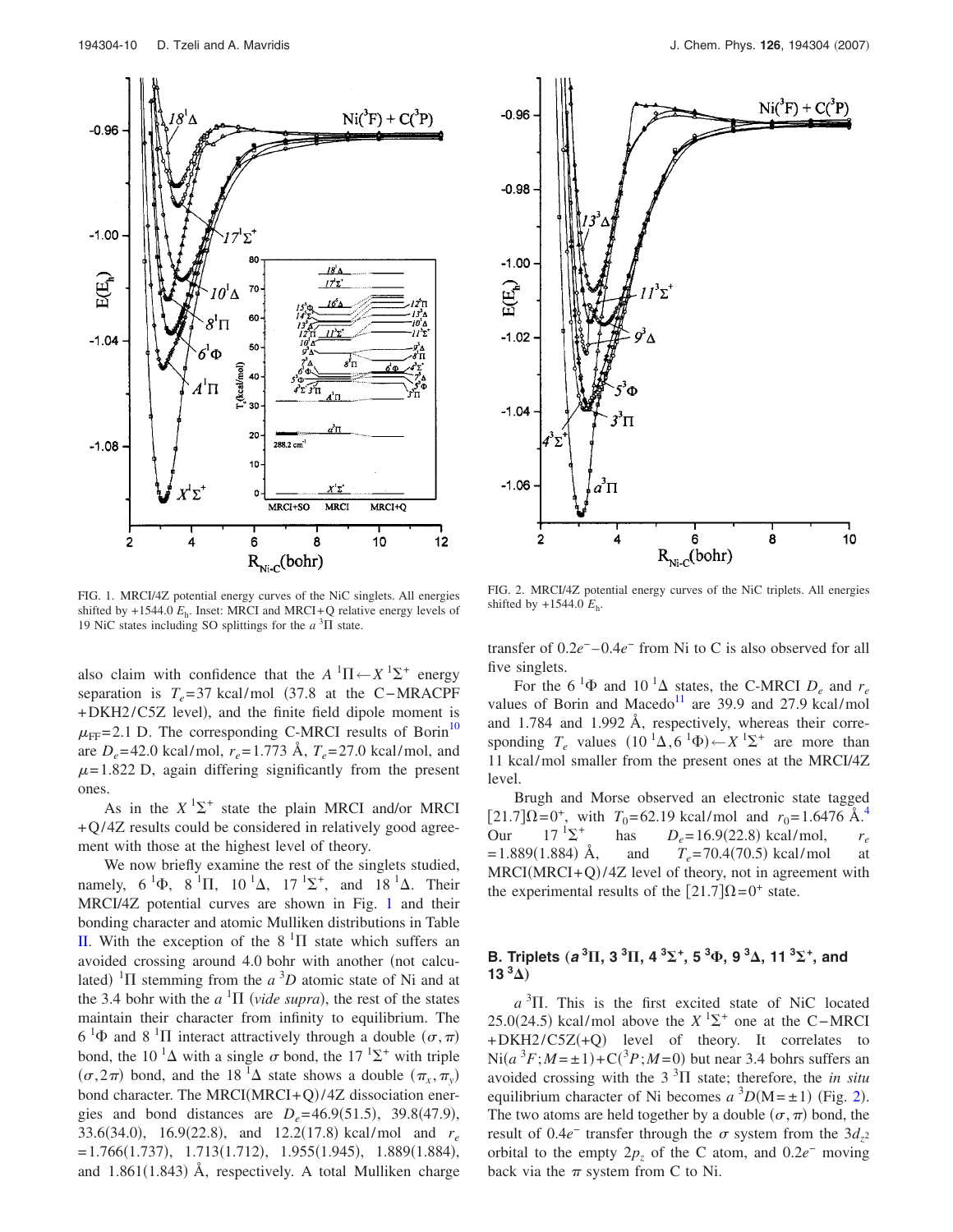<span id="page-10-0"></span>

FIG. 3. MRCI/4Z potential energy curves of the NiC quintets. All energies shifted by +1544.0 *E*h.

At the C−MRCI+DKH2+Q/C5Z level, *De*  $= 68.4$  kcal/mol at  $r_e = 1.598$  Å. Correcting this value for ZPE and BSSE the recommended dissociation energy is  $D_0$  $= 67$  kcal/mol; a 2 kcal/mol higher  $D_0$  is obtained at the ACPF level. At all correlated levels the finite field dipole moment  $\mu_{\text{FF}} = 3.3$  D. Although the C-MRCI  $r_e$  and  $T_e(a^3\Pi)$  $\leftarrow$  *X*<sup>1</sup> $\Sigma$ <sup>+</sup>) values of Borin and Macedo<sup>11</sup> are similar to ours, their  $D_e$  value is by 22 kcal/mol smaller. Finally, the spinorbit splitting calculated at the MRCI/4Z level gives rise to three components  $a^3\Pi_2$ ,  $a^3\Pi_1$ , and  $a^3\Pi_0$  separated by  $144 \text{ cm}^{-1}$ .

The next three triplets  $3^3\Pi$ ,  $4^3\Sigma^+$ , and  $5^3\Phi$  are essentially degenerate at the MRCI/4Z level, but they are well separated and reordered at the  $+Q$  level (Table [I](#page-2-0) and inset of Fig. [1](#page-9-0)). The  $3<sup>3</sup>\Pi$  state from infinity to equilibrium suffers two avoided crossings, one at 4.5 bohr with another (not calculated) <sup>3</sup> $\Pi$  state correlating to Ni $(a^3D)$  and a second one near 3.4 bohr with the previously described  $a<sup>3</sup>\Pi$  state. We are rather confident that the  $3<sup>3</sup>\Pi$  state is the third excited state of NiC and could also be tagged as  $b<sup>3</sup>$ II.

According to Table [II](#page-5-0) these three triplets are double bonded with  $(\sigma, \pi)$ ,  $(\pi, \pi)$ , and  $(\sigma, \pi)$  bonds and with very similar binding energies and interatomic distances.

The next three triplets  $9^3\Delta$ ,  $11^3\Sigma^+$ , and  $13^3\Delta$  are well separated at the MRCI/4Z level, maintaining also their order and splittings at the Davidson +Q correction level. The 9  $^3\Delta$ suffers a remarkable avoided crossing near 3.4 bohr with the 13<sup>3</sup> $\Delta$  state, thus showing two minima, a global (G) and a

local (*L*) one at  $r_e$  = 1.696 and 1.936 Å, respectively (Fig. [2](#page-9-1)). It is interesting that the corresponding C-MRCI  $3\Delta$  state PEC of Borin and Macedo<sup>11</sup> does not show this crossing, whereas their  $r_e$ =1.970 Å points to the *L* minimum. The 11<sup>3</sup> $\Sigma$ <sup>+</sup> also shows an avoided crossing near 4.4 bohr with another  ${}^{3}\Sigma^{+}$ state stemming from the Ni  $a^3D$  term.

The 9, 11, and 13 triplets feature a single  $\sigma$ , a double  $(\sigma, \pi)$ , and a single  $\sigma$  bond, respectively, with a total Mulliken charge transfer from Ni to C of about 0.3*e*<sup>−</sup> (Table [II](#page-5-0)). Their  $MRCI(+Q)/4Z$  binding energies and bond distances are  $D_e = 39.1$  (43.9), 34.0 (38.0), and 28.7(32.2) kcal/mol and *r<sub>e</sub>*=1.696(1.693), 1.746(1.734), and 1.785(1.796) Å, respectively.

# **C.** Quintets  $(7 \text{ }^5\text{A}, 12 \text{ }^5\text{H}, 14 \text{ }^5\text{S}^+, 15 \text{ }^5\text{A}, \text{and } 16 \text{ }^5\text{A})$

The MRCI potential energy curves of the quintets above are shown in Fig. [3,](#page-10-0) all correlating to  $\text{Ni}(a^3F) + \text{C}(3P)$ ; *M*  $= 0$ ). All five states interact attractively through a single  $\sigma$ bond, the result of a strong electron transfer from the 4*s*<sup>2</sup> orbital of Ni to the empty  $2p_z(M=0)$  C orbital in four out of the five states; in the  $7<sup>5</sup>\Delta$  state the Ni  $3d_{z^2}$  orbital is the cause of the  $\sigma$ -electron transfer to the empty  $2p_z$  orbital of carbon (Table [II](#page-5-0)). Because of the lack of back electron transfer, the  $\pi$  route is Pauli closed; all quintets show a larger Mulliken Ni-to-C charge transfer than the singlets or the triplets.

The lowest state of the quintet manifold,  $7<sup>5</sup>\Delta$ , shows a strong avoided crossing near 3.5 bohr with the  $16<sup>5</sup>\Delta$ ; the latter has already suffered an intense avoided crossing at about 4.6 bohrs with a (not calculated)  $5\Delta$  state stemming for the Ni $(a^3D; M = \pm 2)$  term. The MRCI(+Q)/4Z  $r_e$  and  $D_e$ values of  $7^{5}\Delta$  are 1.685(1.676) Å and 45.3(50.8) kcal/mol, respectively.

The next three states maintain their character from infinity to equilibrium and show a strong charge transfer from Ni to C atom of near 0.5*e*<sup>−</sup> with similar binding energies  $(25-30 \text{ kcal/mol})$  and bond distances  $(1.96-2.00 \text{ Å})$ .

### **IV. SUMMARY**

The primary results of this work can be epitomized as follows.

The ground state of NiC is of  ${}^{1}\Sigma^{+}$  symmetry with a triple bond character and a recommended binding energy  $D_0$ = 91 kcal/mol; we remind that there is no accurate experimental dissociation energy. Our "best" interatomic distance  $r_e$ = 1.621 Å is in good agreement with the experimental value of 1.62729 Å.

In all 19 states studied (seven singlets, seven triplets, and five quintets), the Mulliken charge transfer from Ni to C ranges from 0.2*e*<sup>−</sup> to 0.5*e*−, in accord to "chemical intuition." In 16 out of the 19 states the *in situ* carbon atom finds itself in the  $M=0$  orientation, thus enhancing the  $\sigma$  Ni-to-C charge transfer.

Judging from the first three states  $(X^{1}\Sigma^{+}, a^{3}\Pi,$  and  $A$ <sup>1</sup> $\Pi$ ) where scalar relativistic effects were taken into consideration through the second order Douglas-Kroll-Hess (DKH2) approach, relativistic effects are of some importance. Of course, this depends on the level of calculation and